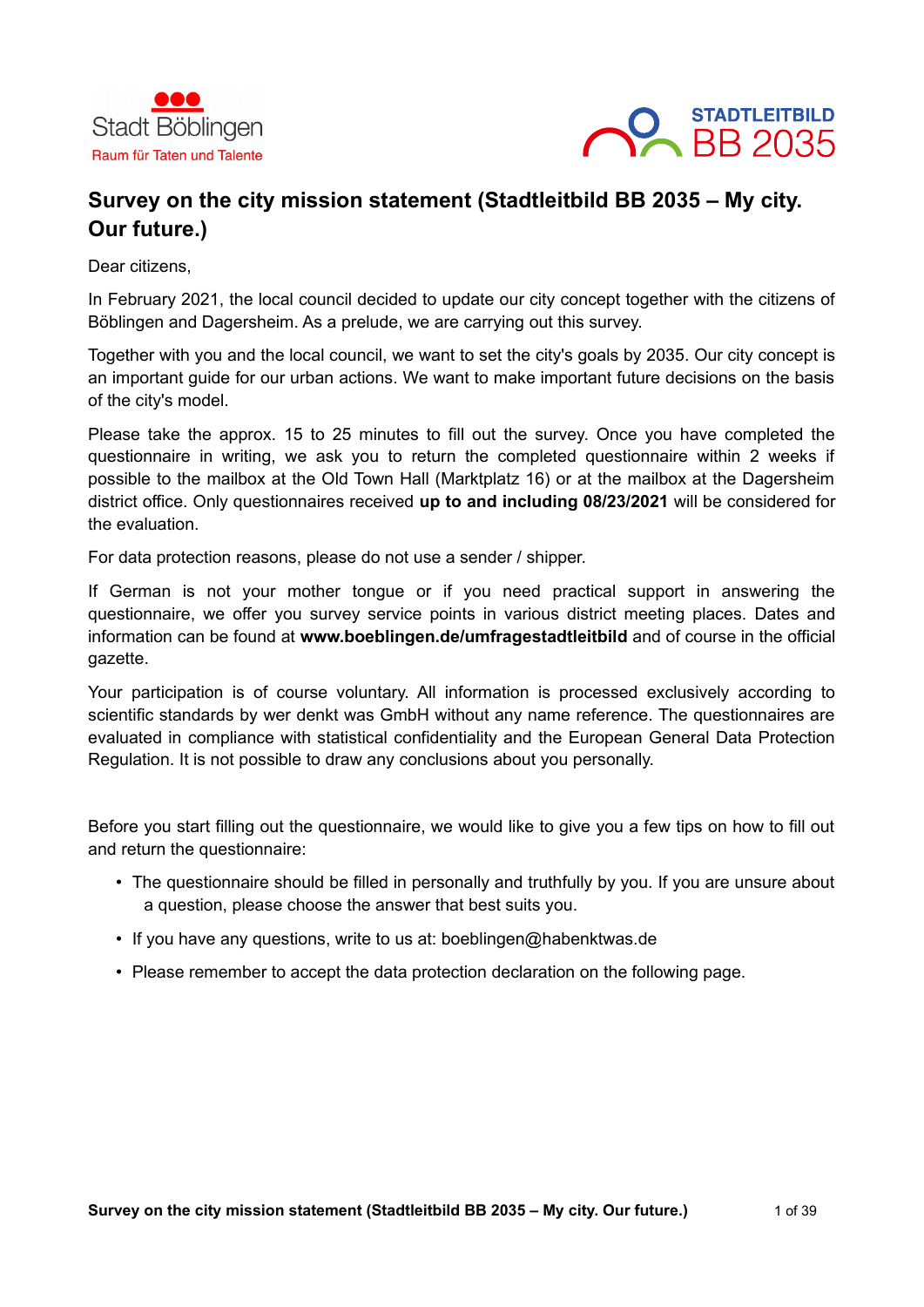



### **Data Protection Declaration**

At the end of the survey, we will ask you a few questions about yourself (so-called "sociodemographic information"). The information is used to include social factors, such as age and occupation, in the results analysis. We collect as little information as possible.

Participation in this survey is voluntary and anonymous. You do not need to provide your name.

This survey is supported and carried out by wer denkt was GmbH from Darmstadt. The answers to these surveys are aggregated and evaluated by wer denkt was GmbH. The city of Böblingen receives these aggregated data in the form of a data set and processed in the form of a final report. The legal basis for processing this data is then Article 6 Paragraph 1 lit. e & lit. f GDPR. The city of Böblingen therefore only receives pseudonymised data, it is not possible to draw any conclusions about your person.

Even with a survey, you have the right to information and deletion of your personal data in accordance with data protection. You can revoke this declaration of consent at any time. Simply write us an e-mail (datenschutz@habenktwas.de). We will then contact you. After your revocation, your data will be deleted. Your data will not be passed on to third parties at any time.

 $\Box$  I accept the data protection declaration

**Note:** If you do not agree to the data protection declaration, we will unfortunately not be able to process your details and will be forced to delete them immediately.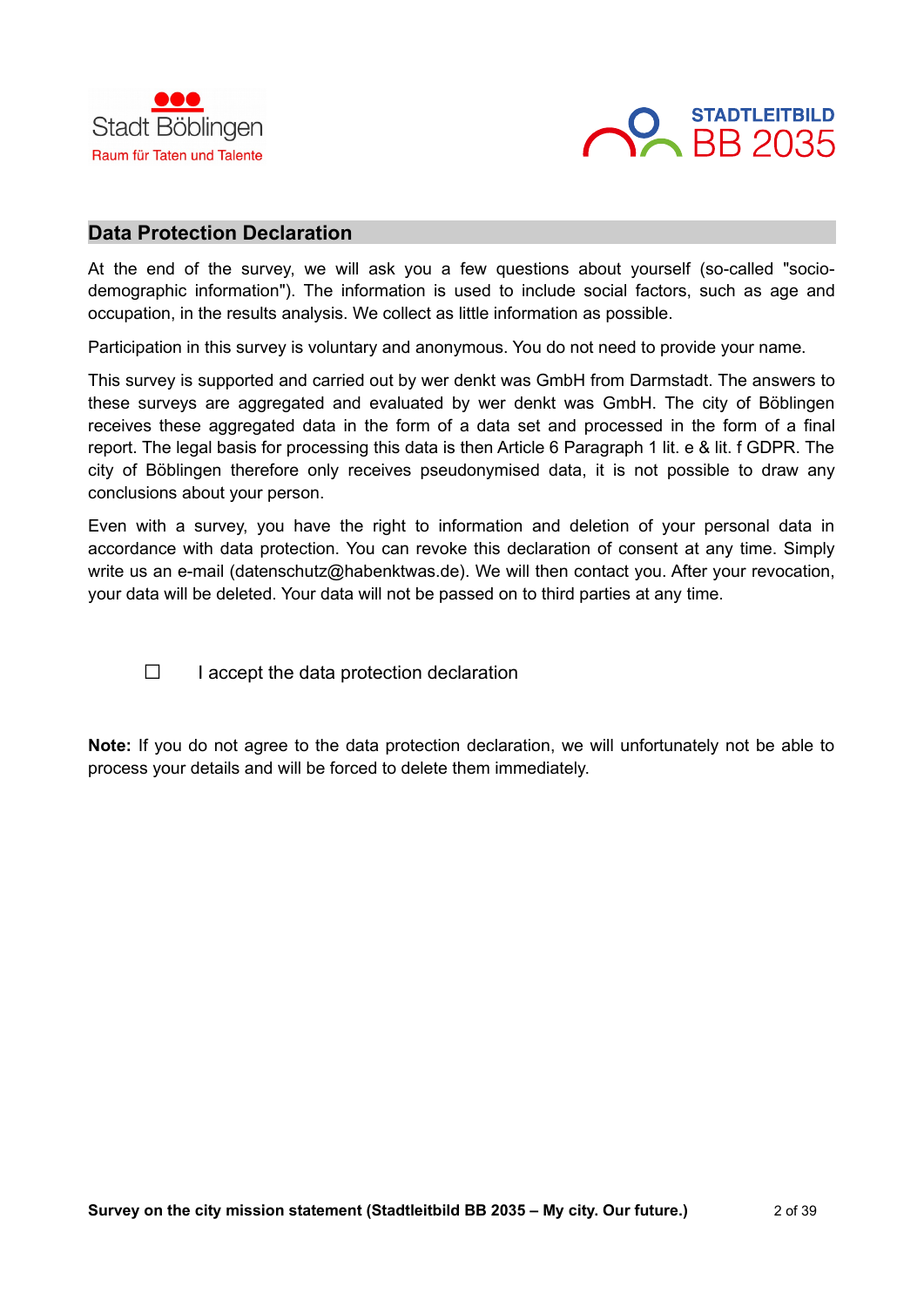



# **Questionnaire**

| 1. | On the whole, how do you rate Böblingen's development over the past 10 years?<br>(Please choose only one answer) |
|----|------------------------------------------------------------------------------------------------------------------|
|    | Very good                                                                                                        |
|    | Good                                                                                                             |
|    | Poor                                                                                                             |
|    | Very poor                                                                                                        |

# **2. State three characteristics in bullet points that you would use to describe the City of Böblingen to a non-resident:**

\_\_\_\_\_\_\_\_\_\_\_\_\_\_\_\_\_\_\_\_\_\_\_\_\_\_\_\_\_\_\_\_\_\_\_\_\_\_\_\_\_\_\_\_\_\_\_\_\_\_\_\_\_\_\_\_\_\_\_\_\_

 $\mathcal{L}_\text{max}$  , and the set of the set of the set of the set of the set of the set of the set of the set of the set of the set of the set of the set of the set of the set of the set of the set of the set of the set of the

\_\_\_\_\_\_\_\_\_\_\_\_\_\_\_\_\_\_\_\_\_\_\_\_\_\_\_\_\_\_\_\_\_\_\_\_\_\_\_\_\_\_\_\_\_\_\_\_\_\_\_\_\_\_\_\_\_\_\_\_\_

 $\_$  , and the set of the set of the set of the set of the set of the set of the set of the set of the set of the set of the set of the set of the set of the set of the set of the set of the set of the set of the set of th

- 1. Characteristic:
- 2. Characteristic:
- 3. Characteristic:

## **3. What, in your opinion, are Böblingen's strengths?**

- 1. Strength:
- 2. Strength:
- 3. Strength: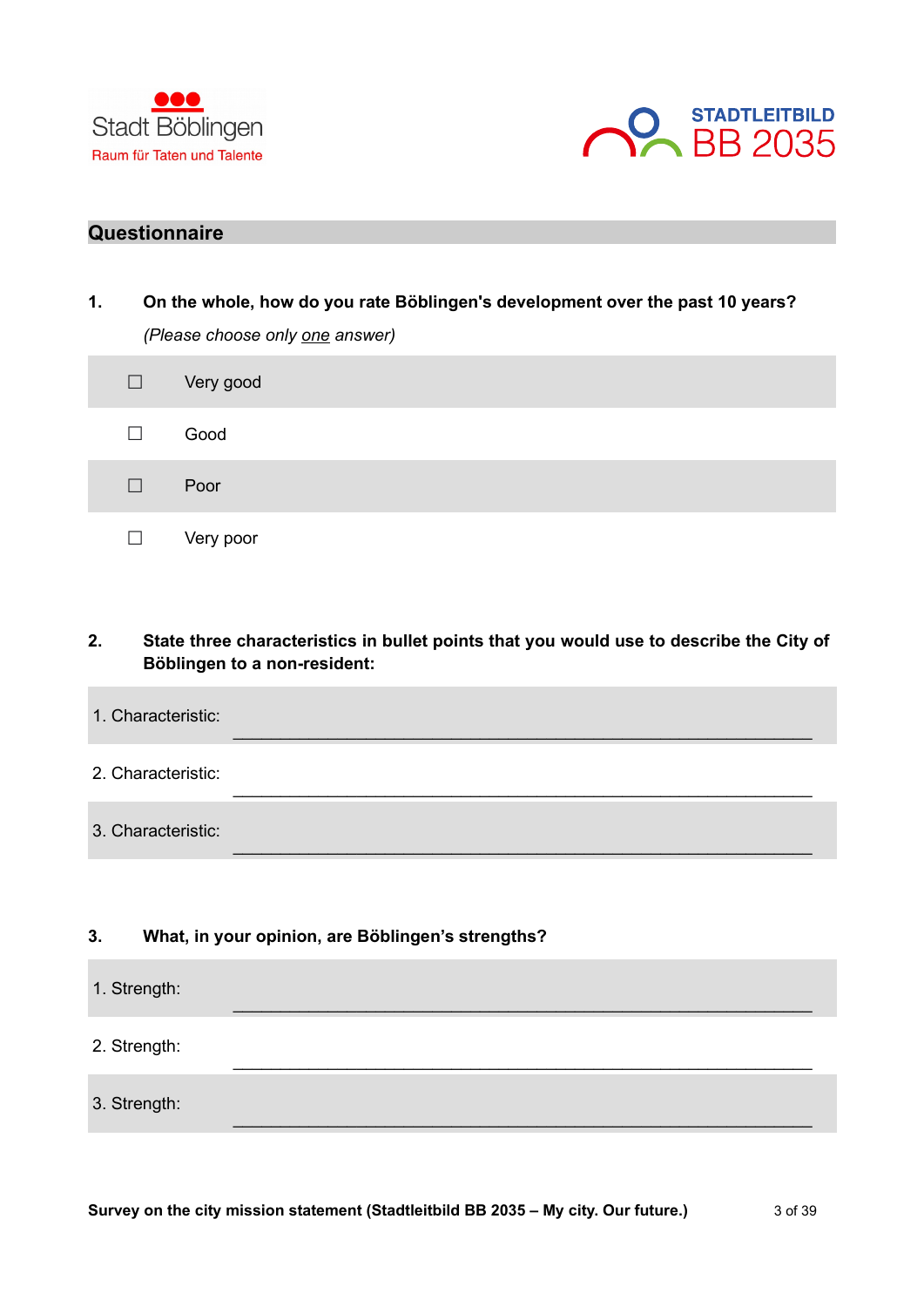



# **4. In your opinion, is Böblingen….**

| a good place to live                               | $\Box$            | $\Box$ | $\Box$       | $\Box$       | a bad place to live                                   |
|----------------------------------------------------|-------------------|--------|--------------|--------------|-------------------------------------------------------|
| a good place to find a job                         | $\vert \ \ \vert$ | П      | П            | $\mathsf{L}$ | a bad place to find a job                             |
| close to educational<br>facilities                 | $\Box$            | $\Box$ | $\Box$       | $\Box$       | far from educational<br>facilities                    |
| attractive/pretty                                  | $\mathsf{L}$      | $\Box$ | $\mathsf{L}$ | $\Box$       | unattractive/ugly                                     |
| a city with an effective<br>integration policy     | $\Box$            | П      | П            | $\Box$       | a city with a poor<br>integration policy              |
| a place i would like to live<br>for a long time    | П                 | П      | П            |              | a place i would not like to<br>live for a long time   |
| a place i can live affordably                      | $\Box$            | $\Box$ | $\Box$       | $\Box$       | a very expensive city                                 |
| clean                                              | П                 | П      | П            | $\Box$       | dirty                                                 |
| lively                                             | $\Box$            | $\Box$ | $\Box$       | $\Box$       | boring                                                |
| environmentally friendly,<br>green and sustainable | $\Box$            | П      | П            | $\Box$       | not environmentally friendly,<br>green or sustainable |
| welcoming                                          | $\Box$            | $\Box$ | $\Box$       | $\Box$       | not welcoming                                         |
| social                                             | $\Box$            | П      | П            | $\Box$       | unsocial                                              |
| young                                              | ٠                 | $\Box$ | П            | $\Box$       | old                                                   |
| progressive                                        |                   | П      | П            |              | backward                                              |
| green                                              | $\Box$            | $\Box$ | $\Box$       | $\Box$       | grey                                                  |
| vibrant                                            | $\Box$            | $\Box$ | $\Box$       | $\Box$       | drab                                                  |
| family-friendly                                    | $\Box$            | $\Box$ | $\Box$       | $\Box$       | not family-friendly                                   |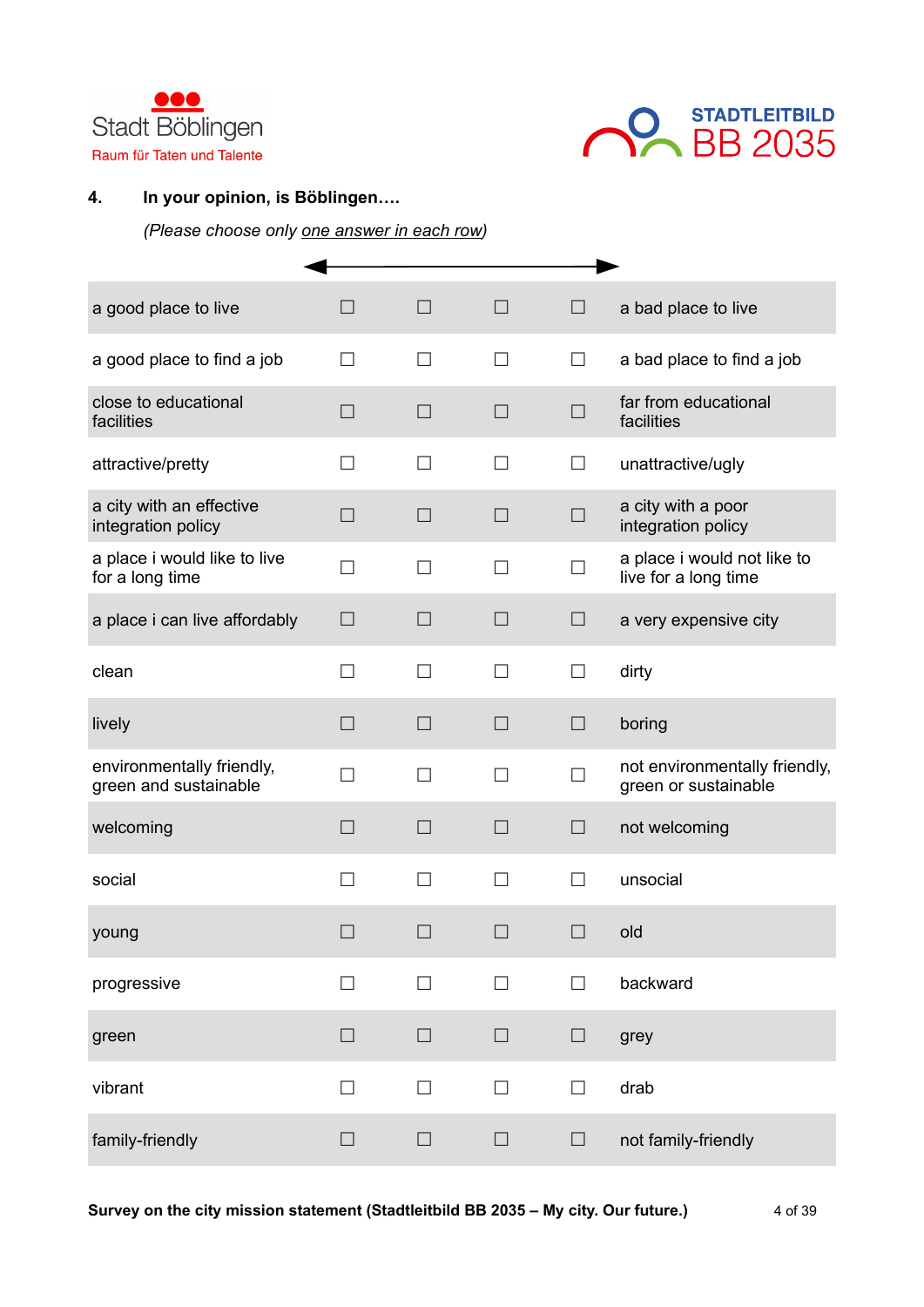



# **5. How important are the following things to you personally…?**

|                                                                | not<br>important at<br>all |                   |                   | very<br>important | don't know               |
|----------------------------------------------------------------|----------------------------|-------------------|-------------------|-------------------|--------------------------|
| Activities for single<br>people                                | П                          | П                 | П                 | $\mathsf{L}$      | $\Box$                   |
| Activities for families                                        | $\Box$                     | $\Box$            | $\mathsf{L}$      | $\mathsf{L}$      | $\mathcal{L}$            |
| Activities for young<br>people                                 | $\Box$                     | П                 | П                 | П                 | $\Box$                   |
| Activities for children                                        | $\Box$                     | $\Box$            | П                 | П                 | П                        |
| Activities for older people                                    | $\Box$                     | $\Box$            |                   |                   | $\Box$                   |
| Building/housing                                               | ┓                          | П                 | $\mathsf{L}$      | $\mathsf{L}$      | П                        |
| Shopping                                                       | $\Box$                     | $\Box$            | $\Box$            | $\Box$            | $\Box$                   |
| Food and drink                                                 | П                          | П                 | П                 | П                 | $\Box$                   |
| Equal opportunities and<br>gender equality                     | $\Box$                     | $\Box$            | П                 | $\Box$            | $\Box$                   |
| Social cohesion                                                | $\Box$                     | П                 | П                 |                   | П                        |
| Inclusion                                                      | $\Box$                     | $\vert \ \ \vert$ | $\vert \ \ \vert$ | $\vert \ \ \vert$ | $\Box$                   |
| Integration                                                    | $\overline{\phantom{0}}$   | $\mathsf{L}$      | $\vert$ $\vert$   | $\mathsf{L}$      | $\Box$                   |
| Childcare                                                      | $\vert$ $\vert$            | $\vert \ \ \vert$ | $\Box$            | $\Box$            | $\Box$                   |
| Climate/environmental<br>protection                            | П                          | $\Box$            | П                 | П                 | $\mathsf{L}$             |
| Cultural activities<br>(museums, galleries,<br>concerts, etc.) | П                          | П                 | $\Box$            | П                 | $\Box$                   |
| Medical care                                                   | $\Box$                     | П                 | $\mathsf{L}$      | П                 | $\overline{\phantom{a}}$ |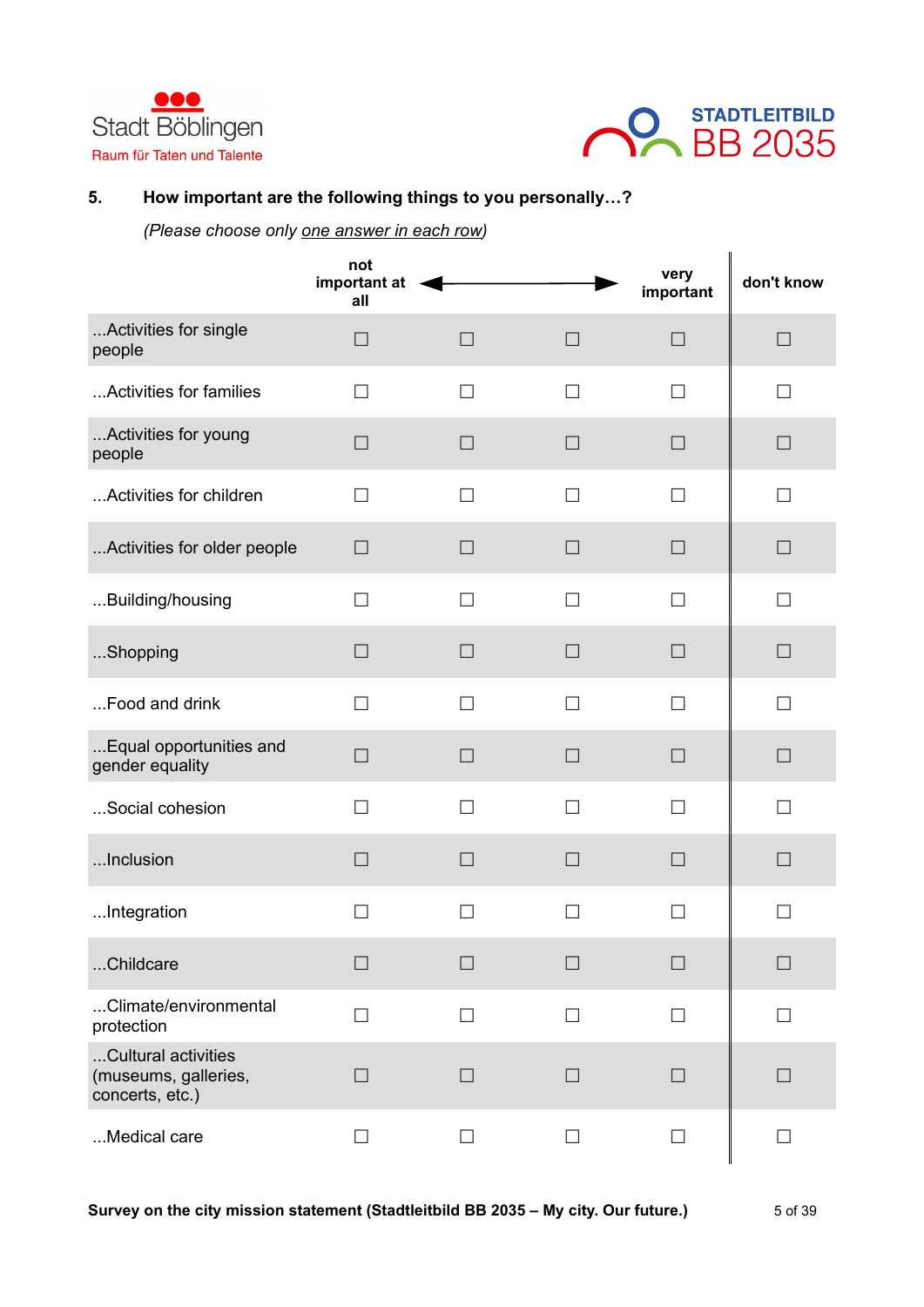



|                                      | not<br>important at<br>all |        |        | very<br>important | don't know |
|--------------------------------------|----------------------------|--------|--------|-------------------|------------|
| Mobility/transport                   | $\Box$                     | $\Box$ | $\Box$ | П                 | $\Box$     |
| Local recreation                     | $\Box$                     | П      | П      | П                 |            |
| View                                 | $\Box$                     | $\Box$ | $\Box$ | П                 | $\Box$     |
| Schools                              | $\Box$                     | П      | П      | □                 |            |
| Educational opportunities<br>for all | П                          | $\Box$ | $\Box$ | П                 | $\Box$     |
| Safety/order                         | □                          | П      | □      |                   |            |
| Sports activities                    | $\Box$                     | $\Box$ | $\Box$ | П                 |            |
| Economy/work                         |                            |        |        |                   |            |

# **6. What, in your opinion, are the five current most important action areas in your district and in Böblingen generally?**

*(Please choose a maximum of five answers in each column)*

|                        | in Böblingen<br>generally | in your district |
|------------------------|---------------------------|------------------|
| no problems            |                           |                  |
| unemployment           | $\overline{\phantom{0}}$  |                  |
| poverty                | $\Box$                    | <b>Talling</b>   |
| affordable living      |                           |                  |
| digital infrastructure | $\Box$                    |                  |
| a lack of inclusion    |                           |                  |

 $\rightarrow$  This question continues on the next page.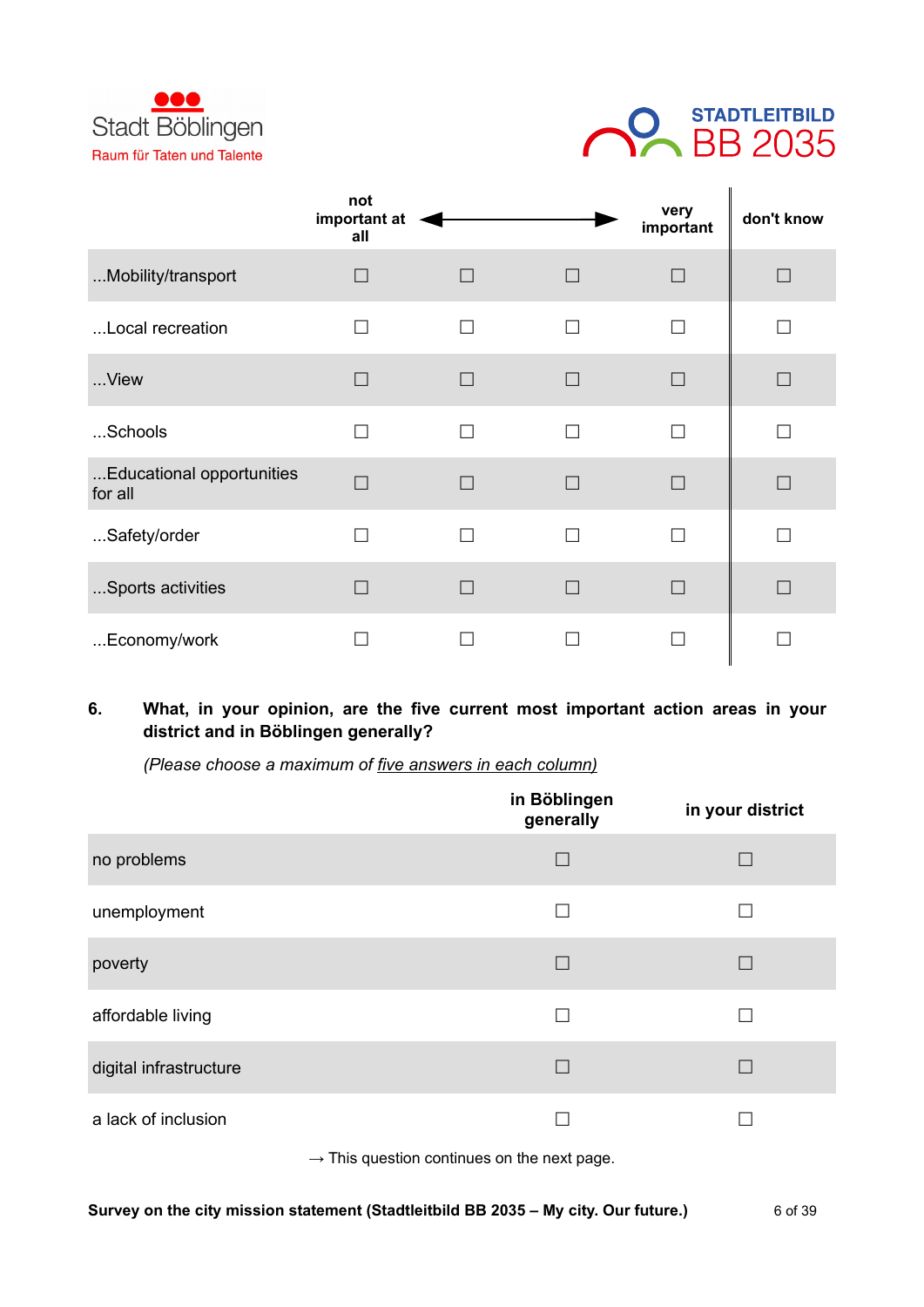



|                                                               | in Böblingen<br>generally | in your district |
|---------------------------------------------------------------|---------------------------|------------------|
| a lack of integration                                         | $\Box$                    | $\Box$           |
| a lack of medical care                                        | $\Box$                    | $\perp$          |
| a lack of leisure activities for adults                       | $\Box$                    | П                |
| a lack of leisure activities for children and young<br>people | $\Box$                    | П                |
| a lack of cultural activities                                 | $\Box$                    | $\Box$           |
| crime                                                         | $\mathsf{L}$              |                  |
| noise pollution                                               | $\Box$                    | $\Box$           |
| a lack of (further) training opportunities                    | П                         | П                |
| a lack of awareness for cleanliness and waste<br>avoidance    | $\Box$                    | $\Box$           |
| a lack of awareness for the environment and the<br>climate    | П                         | ⊓                |
| racism                                                        | $\Box$                    | $\Box$           |
| schools                                                       |                           |                  |
| ageing population                                             | $\Box$                    | $\Box$           |
| transport/mobility                                            | $\Box$                    | П                |
| economic development                                          | $\Box$                    | П                |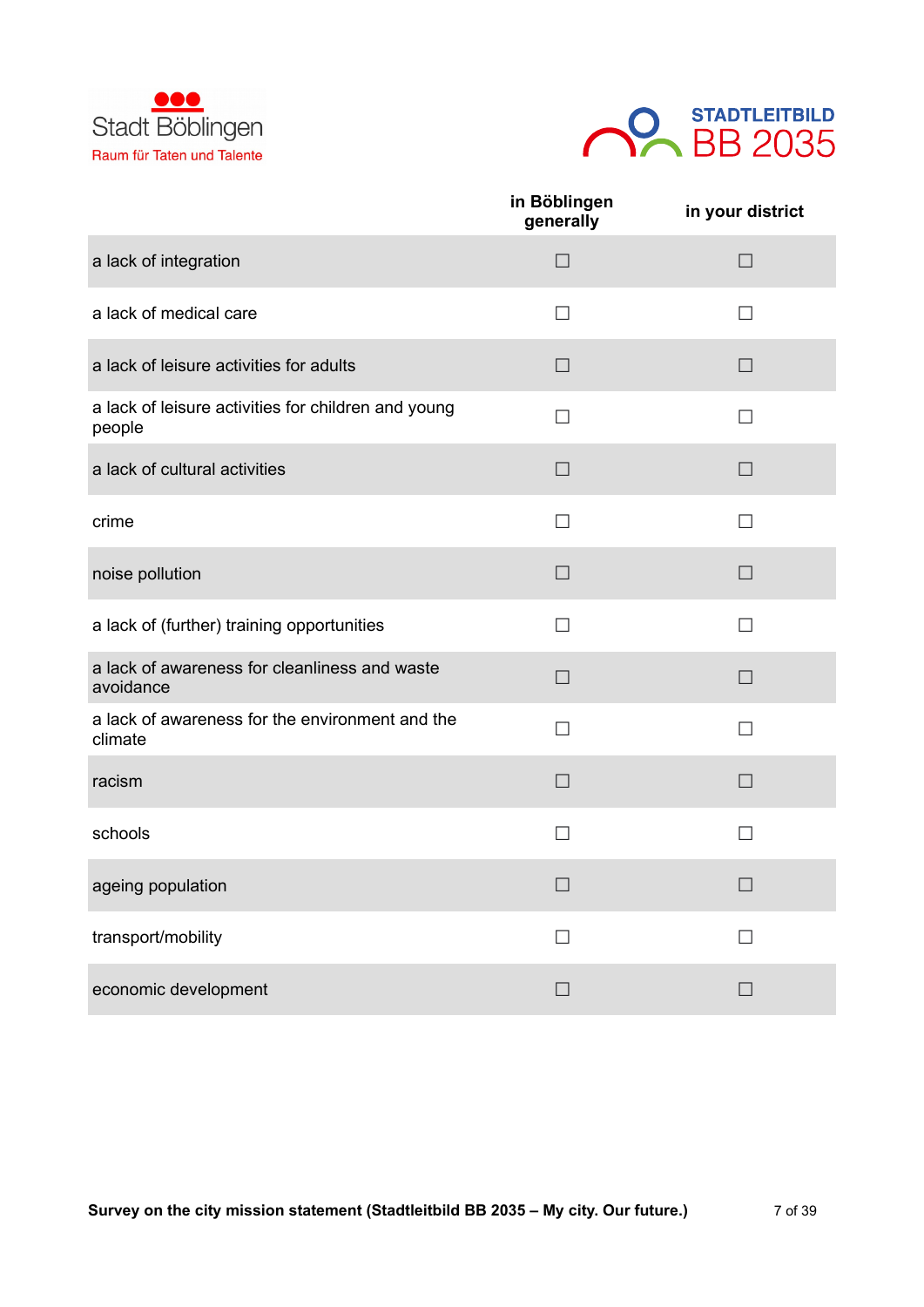



**7. Do you think the following issues are currently afforded the right level of importance in Böblingen? Should they be given a higher priority than other public duties in future? Or should they be given a lower priority than they currently have?**

*(Please choose a maximum of four answers in each column, i.e. 12 answers in total)*

|                                                    | should be<br>given lower<br>priority | has the right<br>priority level | should be<br>given higher<br>priority | don't know |
|----------------------------------------------------|--------------------------------------|---------------------------------|---------------------------------------|------------|
| Citizen participation                              | $\Box$                               | $\Box$                          | $\Box$                                | $\Box$     |
| Family/work balance                                | $\mathsf{L}$                         | П                               | П                                     | П          |
| Mobility (for all)                                 | $\Box$                               | $\Box$                          | $\Box$                                | $\Box$     |
| Transport                                          | $\Box$                               | $\Box$                          | $\Box$                                | П          |
| <b>Environmental and climate</b><br>protection     | $\Box$                               | $\Box$                          | $\Box$                                | $\Box$     |
| Sustainable urban<br>development                   | П                                    | $\Box$                          | П                                     | П          |
| Social cohesion                                    | $\Box$                               | $\Box$                          | $\Box$                                | $\Box$     |
| <b>Educational and childcare</b><br>provision      | П                                    | П                               | П                                     | П          |
| Work and business<br>development                   | $\Box$                               | $\Box$                          | $\Box$                                | $\Box$     |
| Housing and housebuilding                          | П                                    | $\Box$                          | $\Box$                                | П          |
| Promotion of sports<br>activities                  | $\Box$                               | $\Box$                          | $\Box$                                | $\Box$     |
| Promotion of cultural<br>activities                | $\Box$                               | $\Box$                          | $\Box$                                | $\Box$     |
| Inclusion and accessibility                        | $\Box$                               | $\Box$                          | $\Box$                                | П          |
| Integration of people with a<br>migrant background | $\Box$                               | $\Box$                          | $\Box$                                | $\Box$     |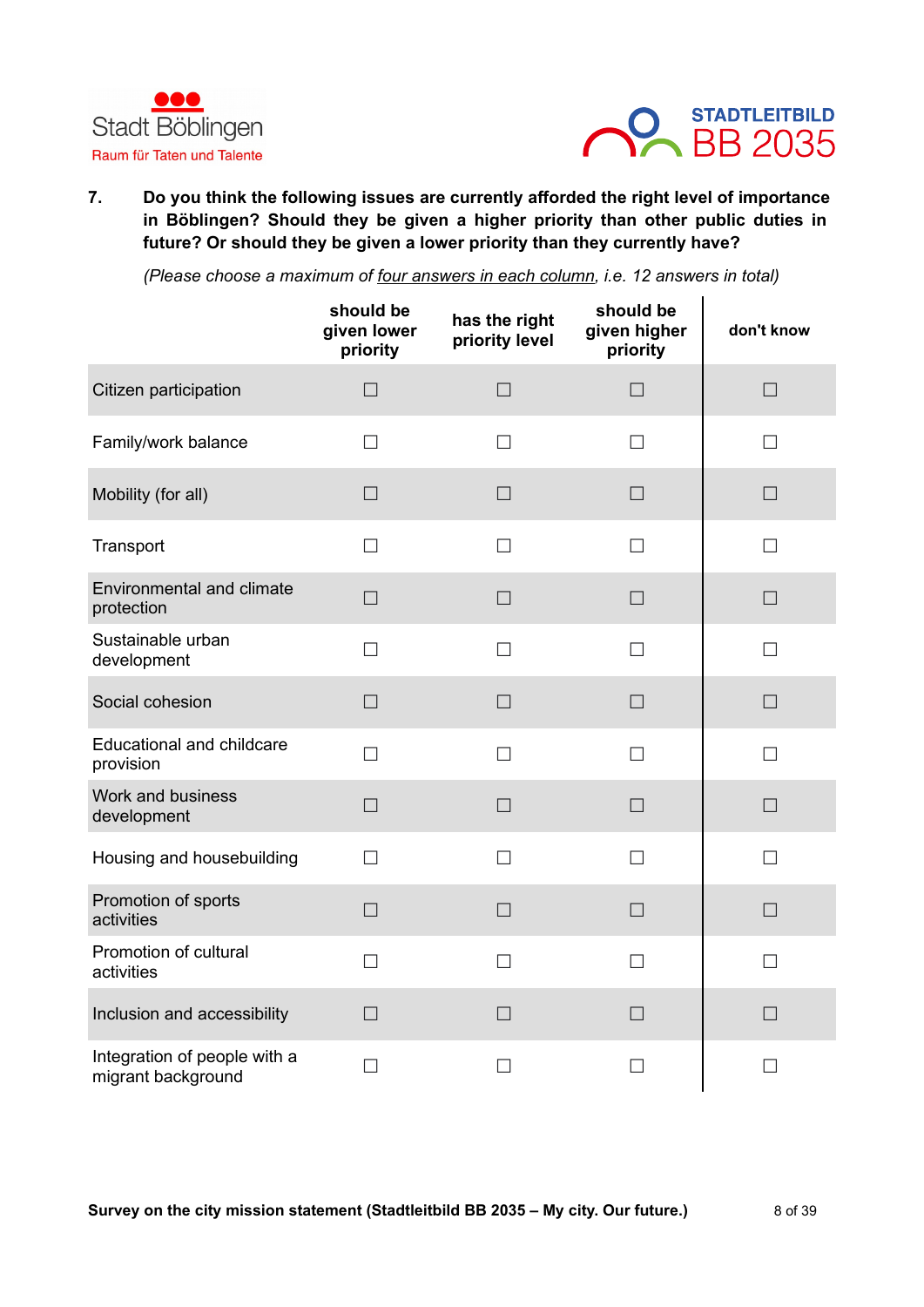



**8. When you think back to your last visit to Böblingen city centre before coronavirus restrictions came into force, what were the main reasons for your visit?**

*(Please choose a maximum of three an swers)*

| $\Box$                   | specific shopping                                       |
|--------------------------|---------------------------------------------------------|
| $\Box$                   | city stroll                                             |
| $\Box$                   | restaurants or cafés                                    |
| $\Box$                   | pubs, bars or clubs                                     |
| $\Box$                   | to spend time in public squares and the pedestrian area |
| $\Box$                   | to spend time in parks and green areas                  |
| $\Box$                   | to use play parks                                       |
| П                        | for cultural activities                                 |
| □                        | to use educational and childcare facilities             |
| П                        | for sports activities                                   |
| $\Box$                   | to see friends                                          |
| $\overline{\phantom{0}}$ | other leisure activities                                |
| $\Box$                   | place of work/training facility                         |
|                          | dr's appointment                                        |
| $\Box$                   | to visit government office                              |
| П                        | to use services (bank, hairdresser, etc.)               |
| $\Box$                   | I live in the inner city.                               |
| $\Box$                   | other reason:                                           |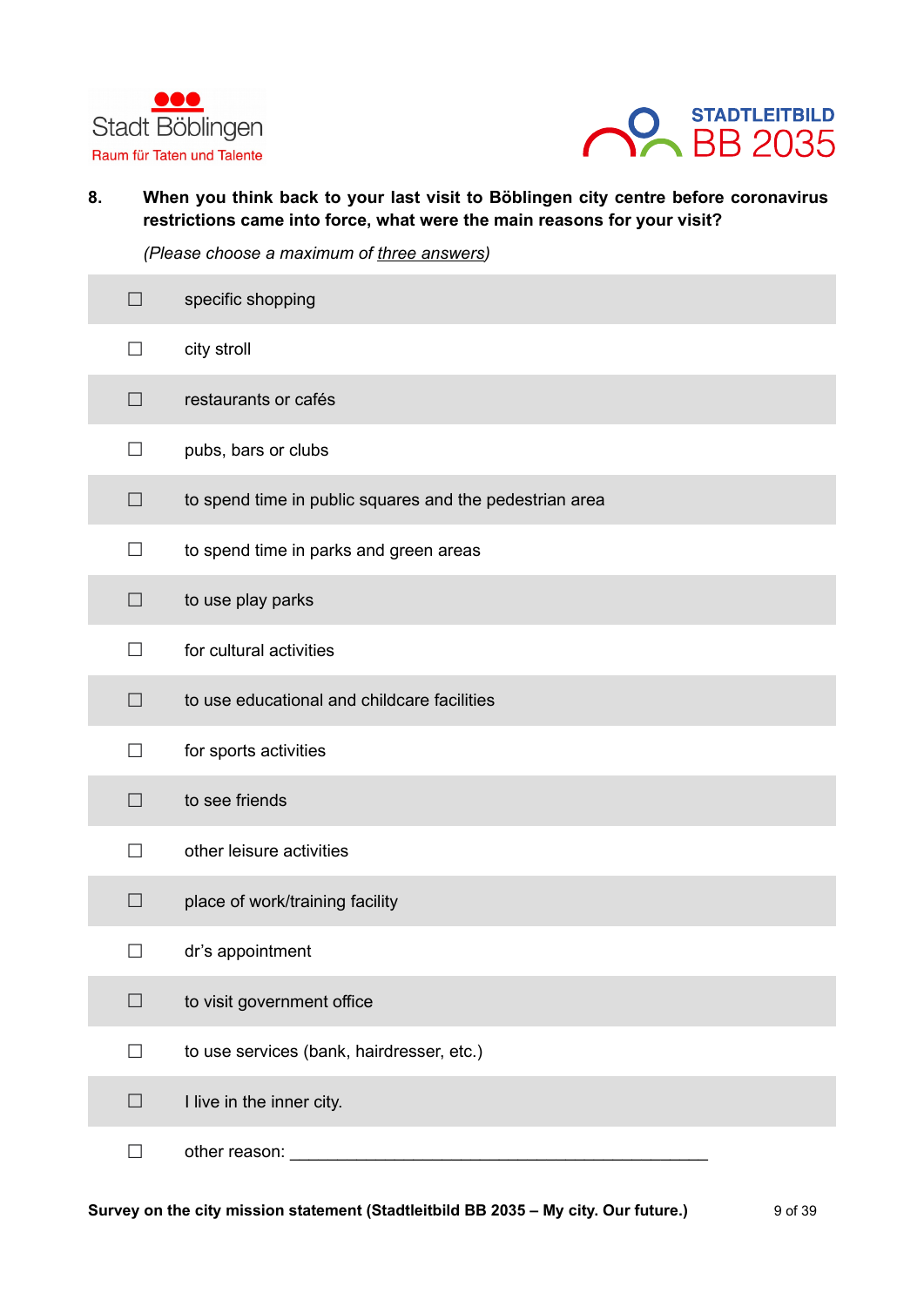



**9. How often did you visit Böblingen city centre before coronavirus restrictions came into force?**

*(Please choose only one answer)*

| $\Box$            | daily                |
|-------------------|----------------------|
| П                 | several times a week |
| $\Box$            | about once a week    |
| П                 | about once a month   |
| $\Box$            | rarely               |
| $\vert \ \ \vert$ | never                |
|                   | don't know           |

# **10. What mode of transport do you usually use to travel into the city centre?** *(Please choose only one answer)*

| $\Box$       | on foot                        |
|--------------|--------------------------------|
| $\mathsf{L}$ | bike                           |
| $\Box$       | public transport (bus or rail) |
|              | car / motorbike                |

**11. The attractiveness of a city is impacted by a number of things. How do you rate the following aspects of Böblingen city centre:**

|                       | very<br>good | good | satis-<br>factory | adequate | lacking | unsatis-<br>factory |
|-----------------------|--------------|------|-------------------|----------|---------|---------------------|
| quality of time spent |              |      |                   |          |         |                     |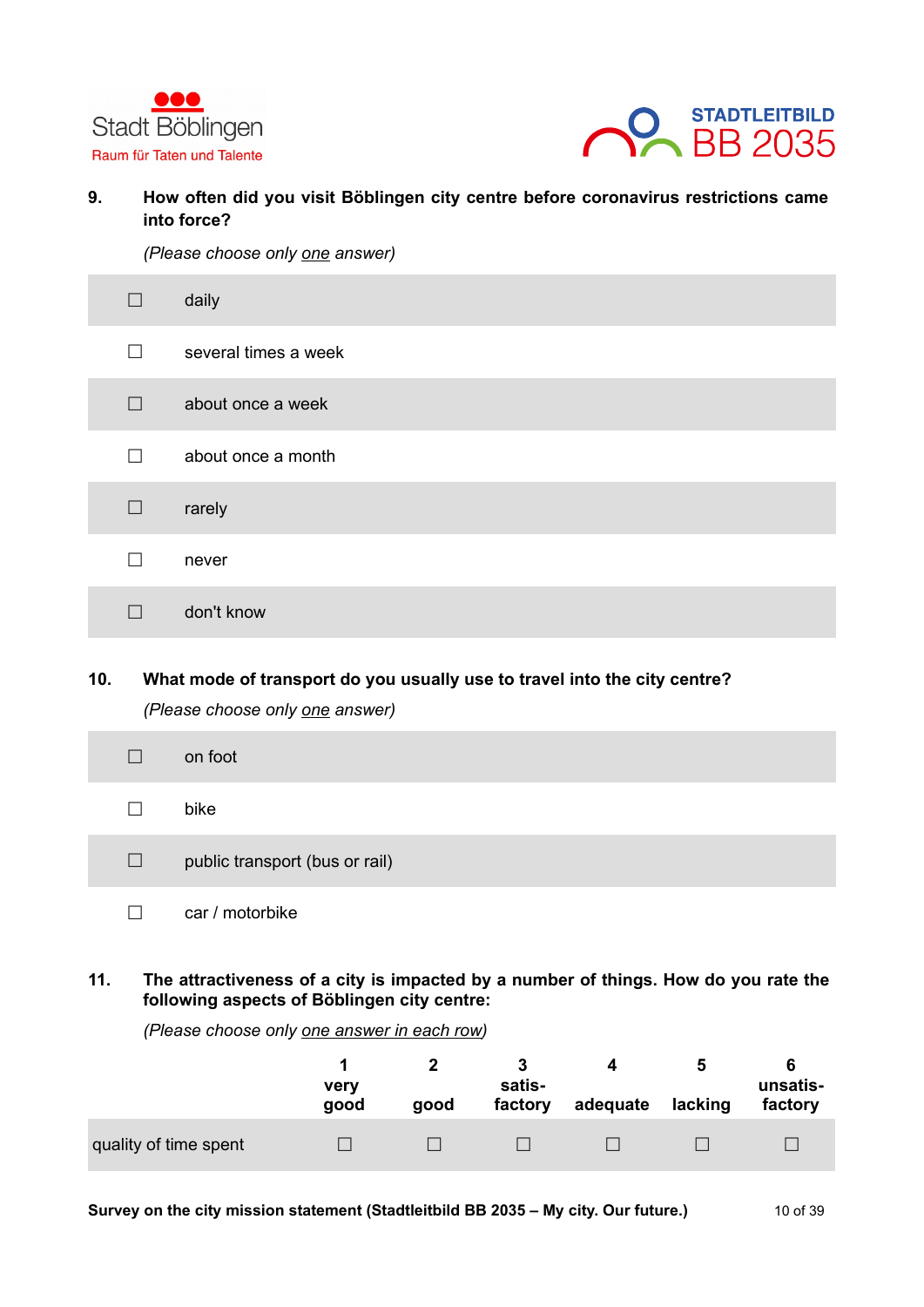



|                                           | 1<br>very | $\boldsymbol{2}$ | 3<br>satis- | $\overline{\mathbf{4}}$ | 5       | 6<br>unsatis- |
|-------------------------------------------|-----------|------------------|-------------|-------------------------|---------|---------------|
|                                           | good      | good             | factory     | adequate                | lacking | factory       |
| range of leisure activities               | $\Box$    | $\Box$           | $\Box$      | $\Box$                  | $\Box$  | $\Box$        |
| traffic situation                         |           |                  |             |                         |         |               |
| as a cyclist                              | $\Box$    | $\Box$           | $\Box$      | $\Box$                  | $\Box$  | $\Box$        |
| as a driver                               | П         | $\Box$           | $\Box$      | П                       | П       | $\mathsf{L}$  |
| as a pedestrian                           | $\Box$    | $\Box$           | $\Box$      | $\Box$                  | $\Box$  | $\Box$        |
| as a user of<br>public transport          | П         | $\Box$           | П           | П                       | $\Box$  | П             |
| shops and services                        | П         | $\Box$           | $\Box$      | $\Box$                  | $\Box$  | П             |
| food and drink                            | П         | $\Box$           | $\Box$      | П                       | $\Box$  | П             |
| cultural activities                       | $\Box$    | $\Box$           | $\Box$      | $\Box$                  | $\Box$  | $\Box$        |
| educational and childcare<br>facilities   | П         | $\Box$           | П           | П                       | П       | П             |
| recreational activities<br>(green spaces) | $\Box$    | $\Box$           | $\Box$      | $\Box$                  | $\Box$  | $\Box$        |
| accessibility                             | $\Box$    | $\Box$           | $\Box$      | П                       | $\Box$  | П             |
| noise level                               |           |                  | $\Box$      | $\Box$                  | $\Box$  |               |
| air quality                               | П         | $\Box$           | П           | П                       | П       |               |
| condition and quality of<br>public spaces | $\Box$    | $\Box$           | $\Box$      | $\Box$                  | $\Box$  | $\Box$        |
| condition and quality of<br>buildings     | $\Box$    | $\Box$           | $\Box$      | П                       | П       | $\Box$        |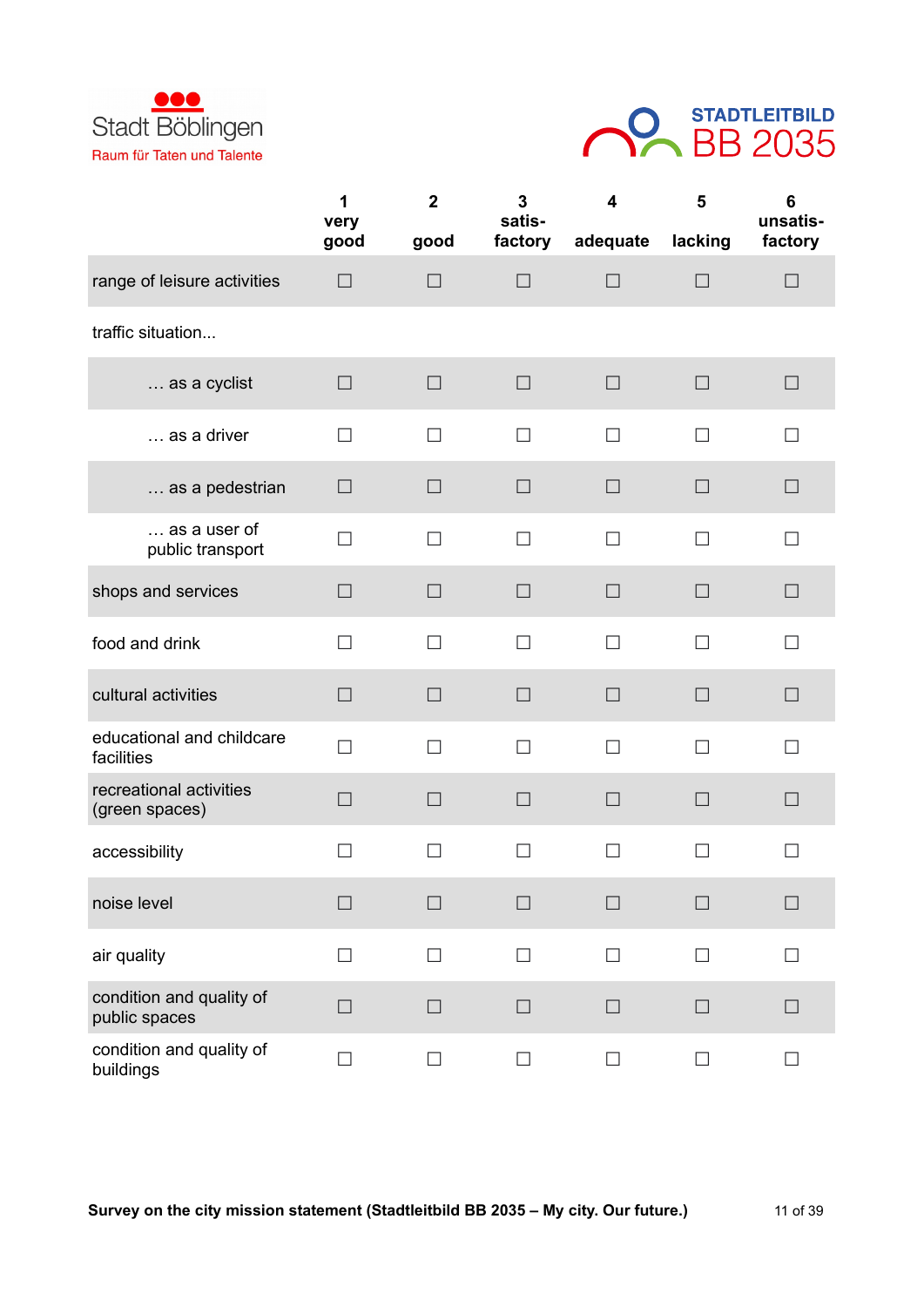



# **12. What is particularly important to you in public spaces?**

|                                 | not<br>important at<br>all |        |              | very<br>important | don't know |
|---------------------------------|----------------------------|--------|--------------|-------------------|------------|
| safety                          | $\Box$                     | $\Box$ | $\Box$       | $\Box$            | $\Box$     |
| cleanliness                     | $\Box$                     | $\Box$ | $\Box$       | П                 | $\Box$     |
| air quality                     | $\Box$                     | $\Box$ | $\Box$       | $\Box$            | $\Box$     |
| green surroundings              | П                          | $\Box$ | П            | $\Box$            | П          |
| well-maintained green<br>spaces | $\Box$                     | $\Box$ | $\Box$       | $\Box$            | $\Box$     |
| seating                         | П                          | $\Box$ | П            | П                 | П          |
| attractive streetscapes         | $\Box$                     | $\Box$ | $\Box$       | $\Box$            | $\Box$     |
| public toilets                  | $\Box$                     | $\Box$ | П            | П                 | П          |
| ambience/atmosphere/vibe        | $\Box$                     | $\Box$ | $\Box$       | $\Box$            | $\Box$     |
| tranquillity                    | $\overline{\phantom{0}}$   | П      | $\mathsf{L}$ | П                 |            |
| leisure activities              | $\Box$                     | $\Box$ | $\Box$       | □                 | $\Box$     |
| food and drink                  | $\Box$                     | $\Box$ | $\Box$       | $\Box$            | П          |
| liveliness                      | П                          | $\Box$ | П            | H                 | $\Box$     |
| parking                         | $\Box$                     | $\Box$ | $\Box$       | $\Box$            | $\Box$     |
| accessibility                   | $\Box$                     | $\Box$ | $\Box$       | $\Box$            | $\Box$     |
| events (culture, markets)       | $\Box$                     | $\Box$ | $\Box$       | $\Box$            | $\Box$     |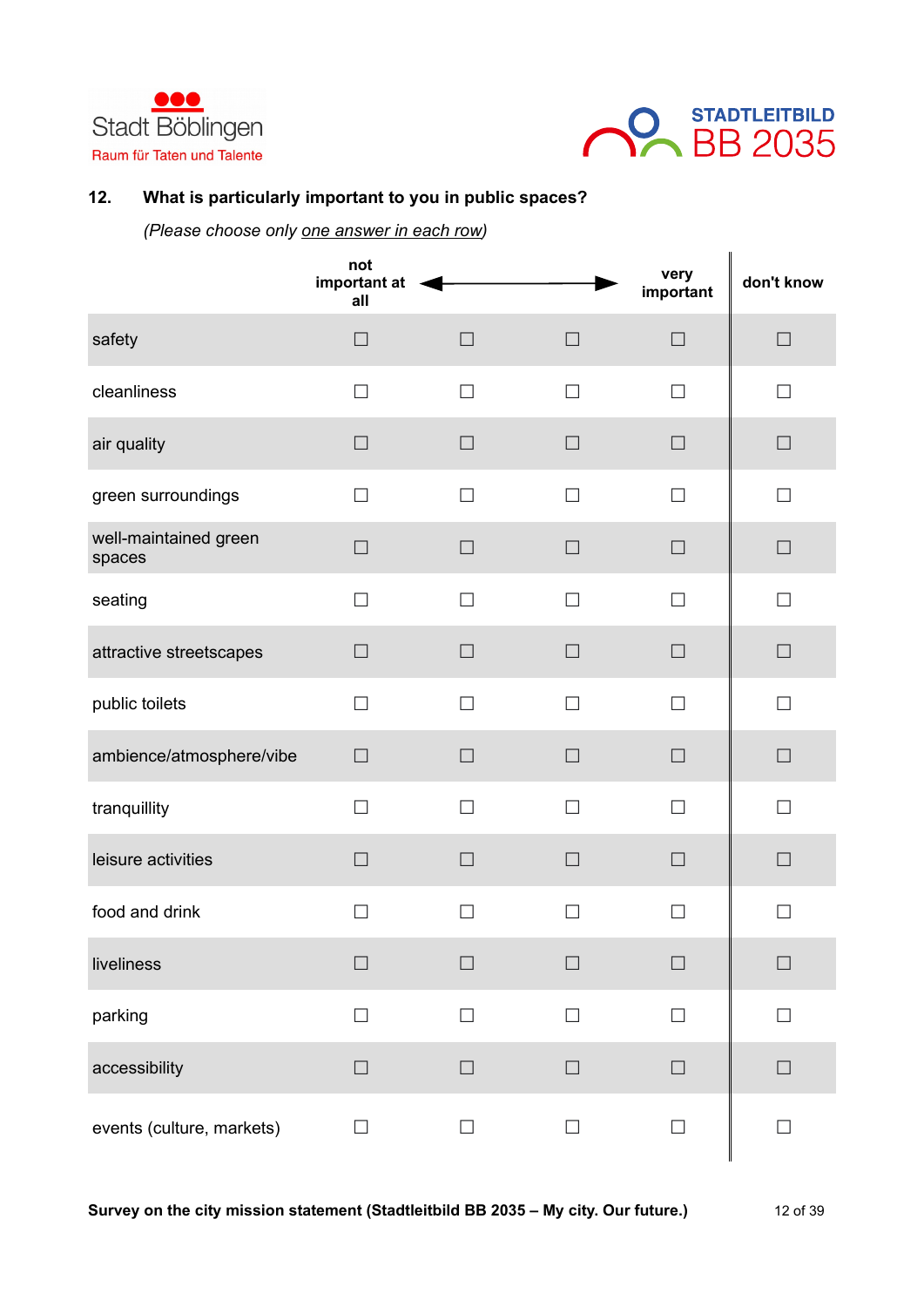



|                           | not<br>important at<br>all |  | very<br>important | don't know |
|---------------------------|----------------------------|--|-------------------|------------|
| open, free meeting places |                            |  |                   |            |
| good lighting             |                            |  |                   |            |

### **13. What is your experience of mobility in Böblingen?**

|                                                                                          | 1<br>very<br>good | $\overline{2}$<br>good | 3<br>satis-<br>factory | 4<br>adequate | 5<br>lacking | 6<br>unsatis-<br>factory |
|------------------------------------------------------------------------------------------|-------------------|------------------------|------------------------|---------------|--------------|--------------------------|
| <b>Bike-friendliness</b>                                                                 | H                 | $\Box$                 |                        | $\Box$        |              |                          |
| Pedestrian-friendliness                                                                  | П                 | П                      |                        | П             | П            |                          |
| Infrastructure for<br>alternative mobility options<br>(e.g. electric charging<br>points) | П                 | П                      | $\Box$                 | П             | $\Box$       |                          |
| Motorised individual<br>transport (car/motorbike)                                        | П                 | П                      | $\Box$                 | П             | П            | $\overline{\phantom{a}}$ |
| Public transport (bus or<br>rail)                                                        | $\Box$            | $\Box$                 | $\Box$                 | П             | П            | $\Box$                   |
| Sharing services (e.g. car,<br>bike)                                                     | $\Box$            | П                      | П                      | П             | П            | $\Box$                   |
| Car parking                                                                              | $\Box$            | $\Box$                 | П                      | П             | П            | $\Box$                   |
| <b>Building sites</b>                                                                    | П                 | $\Box$                 | П                      | П             | П            | П                        |
| Accessibility (e.g. low<br>kerbs)                                                        |                   |                        |                        | $\Box$        |              |                          |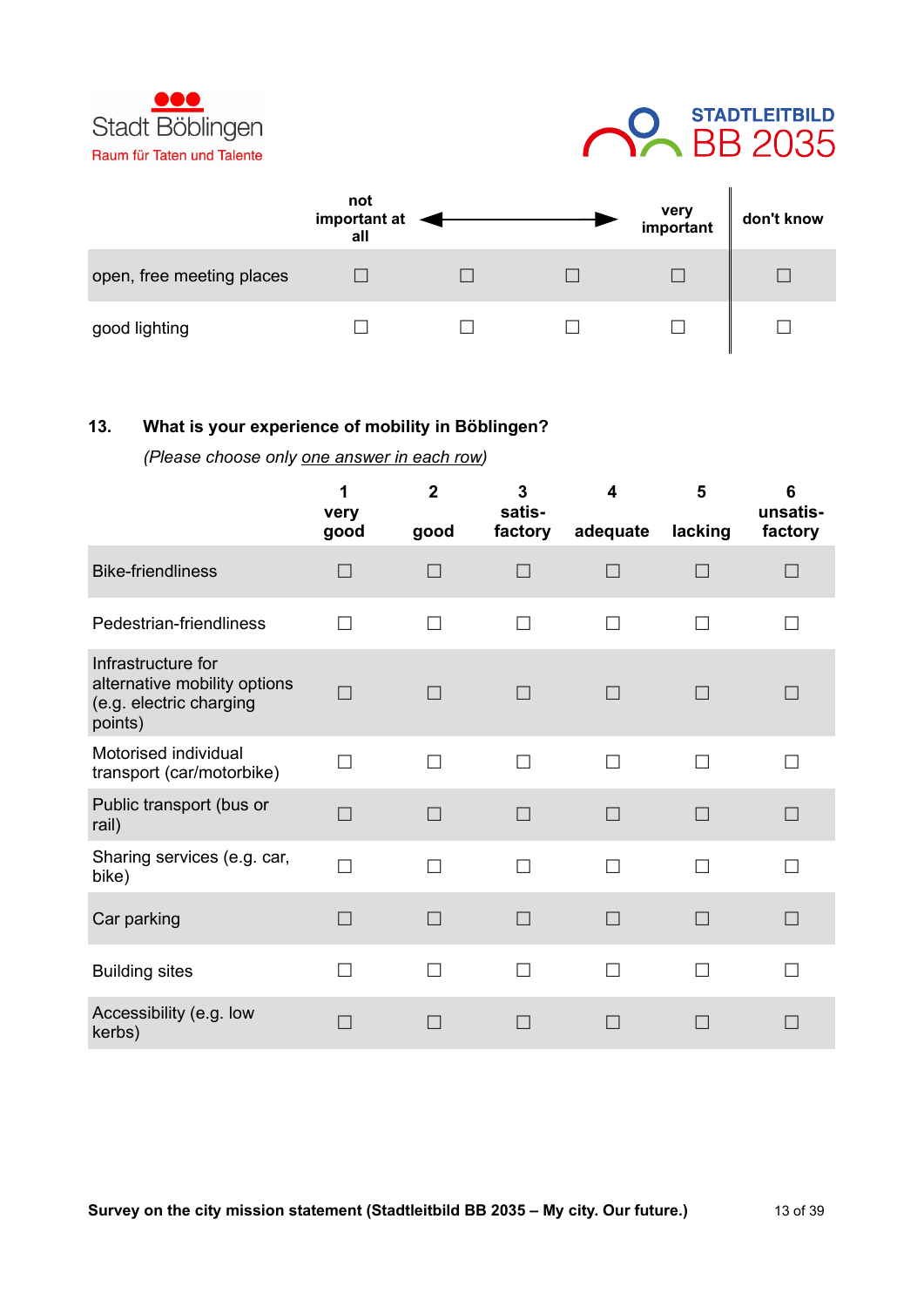



# **14. How much public funding do you think the following alternative modes of transport/ mobility should receive?**

*(Please choose only one answer in each row)*

|                                                                                       | none at all | little | a lot | extensive | don't know |
|---------------------------------------------------------------------------------------|-------------|--------|-------|-----------|------------|
| Infrastructure for alternative<br>mobility options (e.g.<br>electric charging points) |             |        |       |           |            |
| Public transport (bus or rail)                                                        |             |        |       |           |            |
| <b>Bike transport</b>                                                                 |             |        |       |           |            |
| Sharing services (e.g. car,<br>bike)                                                  |             |        |       |           |            |

### **15. Do you currently work in the city of Böblingen (employed or self-employed)?**

*(Please choose only one answer)*

| $\square$ Yes |  |
|---------------|--|
| $\square$ No  |  |

#### **16. How do you rate...**

|                                                                         | 1<br>very<br>good | $\mathbf{2}$<br>good | 3<br>satis-<br>factory | 4<br>adequate | 5<br>lacking | 6<br>unsatis-<br>factory |
|-------------------------------------------------------------------------|-------------------|----------------------|------------------------|---------------|--------------|--------------------------|
| Böblingen's<br>infrastructure links (e.g.<br>motorway and rail links)   |                   |                      |                        |               |              |                          |
| the employment market<br>situation in Böblingen                         |                   |                      |                        |               |              |                          |
| the equality of<br>opportunities in<br>Böblingen's employment<br>market |                   |                      |                        |               |              |                          |
| job planning security in<br>Böblingen                                   |                   |                      |                        |               |              |                          |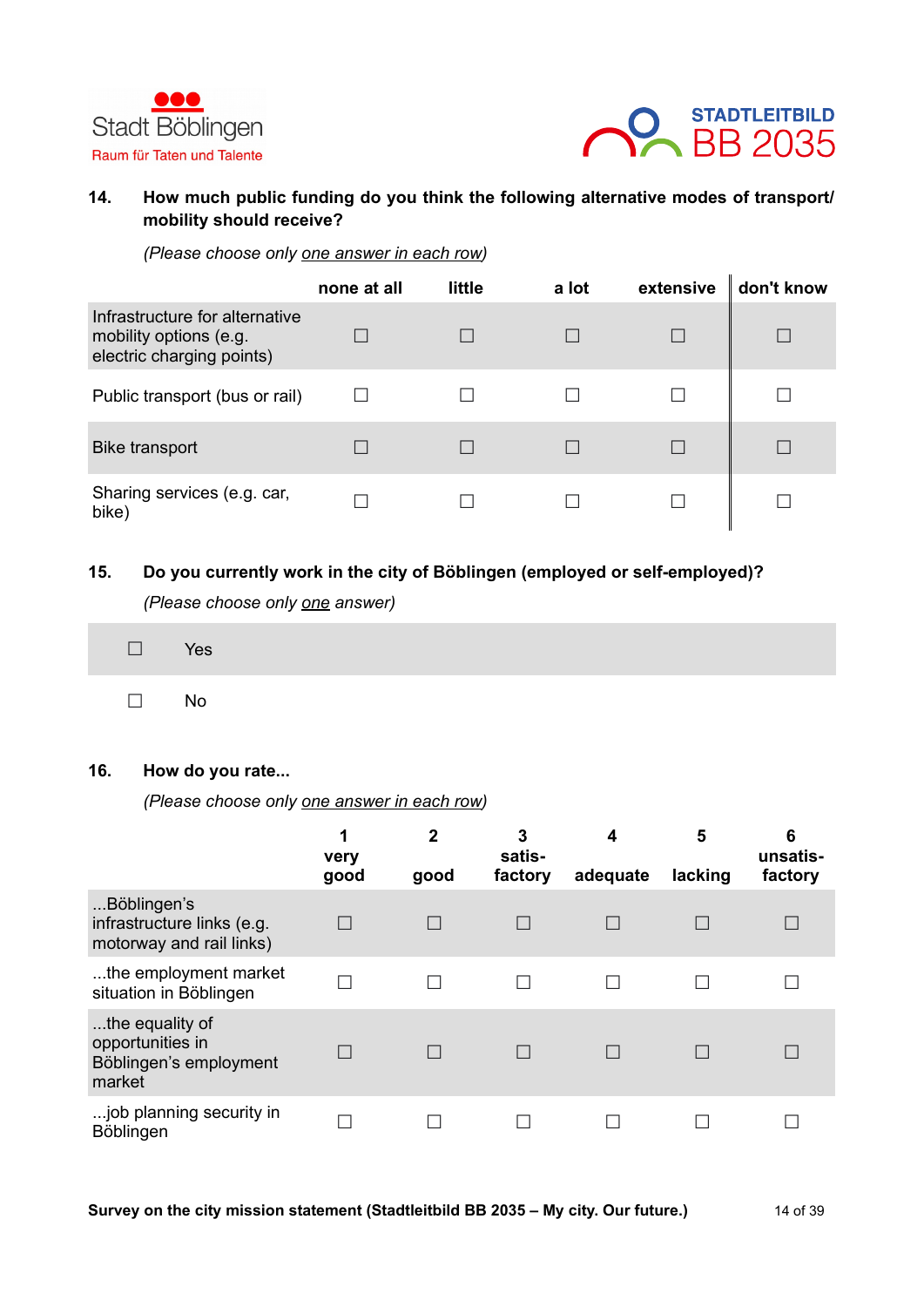



### **17. To what extent do you agree with the following statements on Böblingen's employment scene?**

*(Please choose only one answer in each row)*

|                                                                               | strongly<br>disagree |  | strongly<br>agree | don't know |
|-------------------------------------------------------------------------------|----------------------|--|-------------------|------------|
| It's easy to find a good job.                                                 |                      |  |                   |            |
| Böblingen is a leading<br>regional economic hub.                              |                      |  |                   |            |
| As an economic hub,<br>Böblingen is well-<br>connected internationally.       |                      |  |                   |            |
| As an economic hub,<br>Böblingen offers ample job<br>opportunities.           |                      |  |                   |            |
| I can maintain a good work/<br>family balance.                                |                      |  |                   |            |
| I have a high degree of<br>future planning security<br>when it comes to work. |                      |  |                   |            |
| I would happily spend the<br>rest of my career here.                          |                      |  |                   |            |
| Böblingen is an innovative<br>economic hub.                                   |                      |  |                   |            |

# **18. What factors do you think will play the biggest role in Böblingen's development as a strong economic region in future?**

*(Please choose a maximum of three answers)*

| $\vert \ \ \vert$ | expansion of commercial spaces                                       |
|-------------------|----------------------------------------------------------------------|
| $\mathsf{L}$      | investment in future-proof sectors                                   |
| $\Box$            | expansion of infrastructure                                          |
| H                 | expansion of initial and further training opportunities in companies |
|                   | collaboration with international stakeholders                        |
|                   | $\rightarrow$ This question continues on the next page.              |

**Survey on the city mission statement (Stadtleitbild BB 2035 – My city. Our future.)** 15 of 39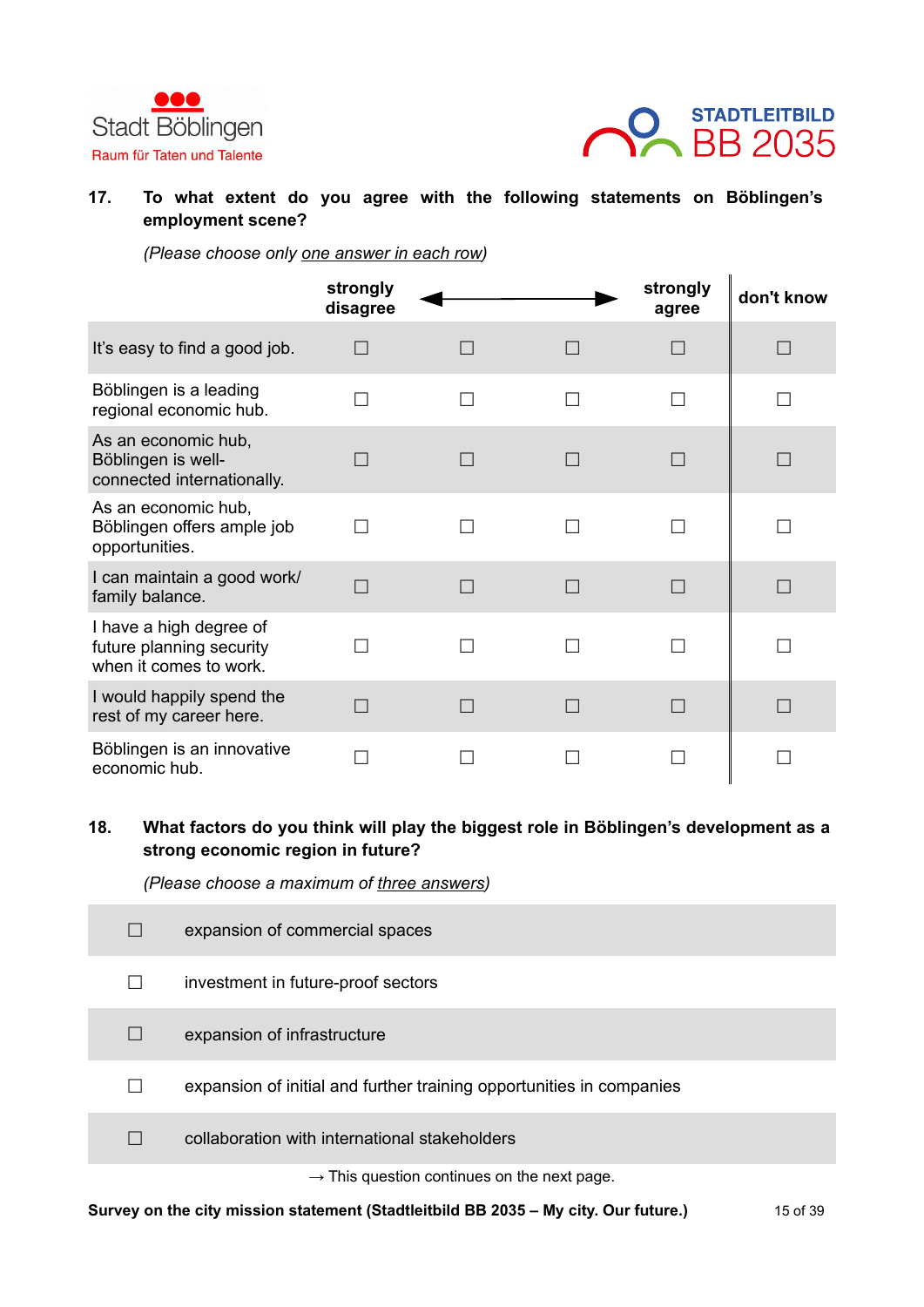



|     | $\overline{\phantom{0}}$                                            | support of regional businesses                   |  |  |  |
|-----|---------------------------------------------------------------------|--------------------------------------------------|--|--|--|
|     | $\Box$                                                              | attracting innovative industries                 |  |  |  |
|     | $\Box$                                                              | centres for business start-ups                   |  |  |  |
|     | П                                                                   | mixed areas (living and working in one district) |  |  |  |
| 19. | Do you like living in Böblingen?<br>(Please choose only one answer) |                                                  |  |  |  |
|     | $\Box$                                                              | I like living here                               |  |  |  |
|     | ┓                                                                   | I don't mind                                     |  |  |  |
|     | П                                                                   | I do not like living here                        |  |  |  |
|     |                                                                     | I do not live in Böblingen                       |  |  |  |

# **20. How satisfied are you with the following aspects of your living situation?**

|                                | not<br>satisfied at<br>all |                |              | very<br>satisfied | don't know |
|--------------------------------|----------------------------|----------------|--------------|-------------------|------------|
| coexistence with<br>neighbours | $\vert$ $\vert$            | $\Box$         | $\mathsf{L}$ | $\Box$            |            |
| condition of home              | $\overline{\phantom{0}}$   | $\blacksquare$ |              |                   |            |
| transport links                | $\Box$                     |                |              | П                 |            |
| noise level                    |                            | П              |              |                   |            |
| shopping                       |                            |                |              |                   |            |
| cost of living                 |                            |                |              |                   |            |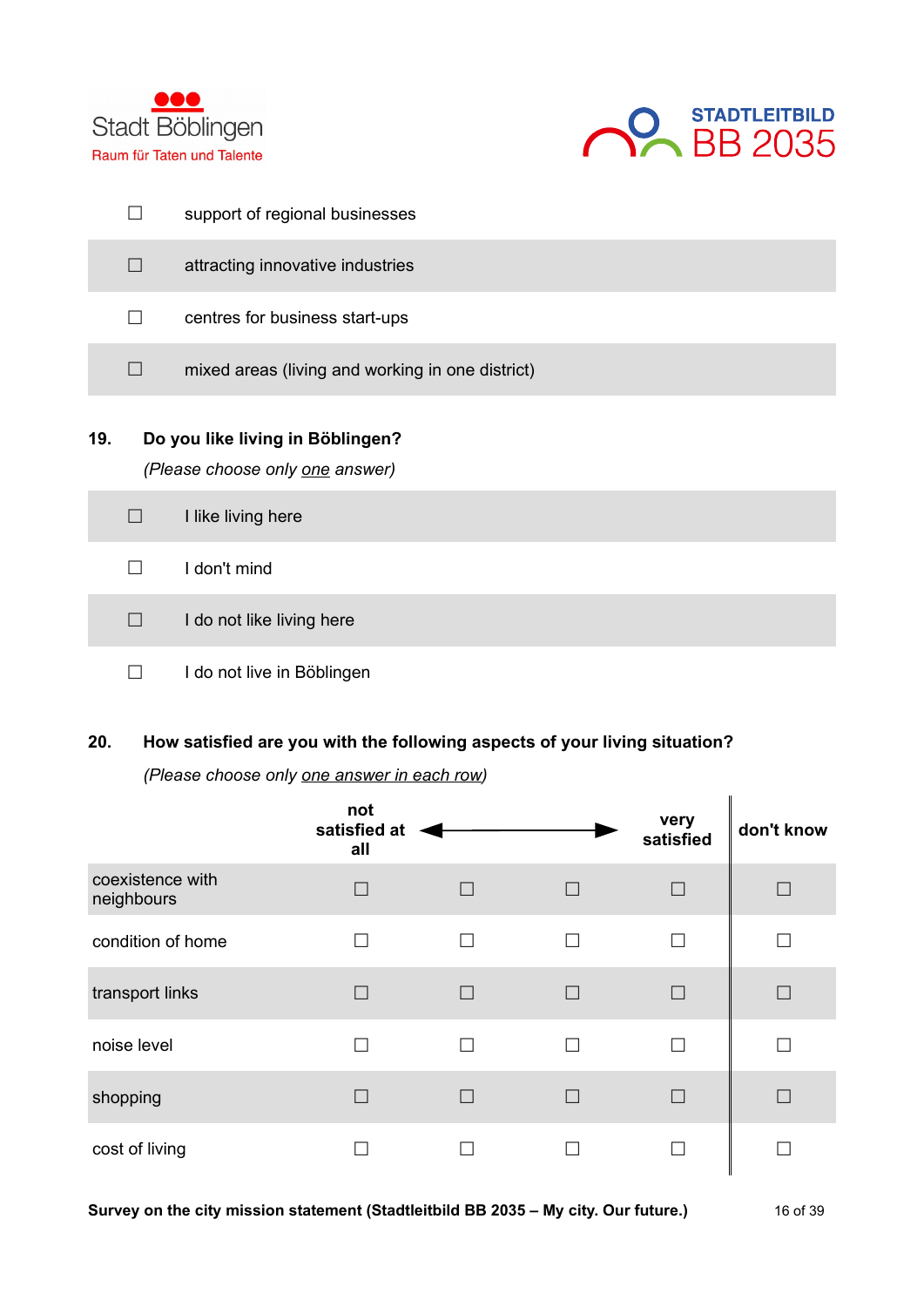



|                         | not<br>satisfied at<br>all |  | very<br>satisfied | don't know |
|-------------------------|----------------------------|--|-------------------|------------|
| size of apartment/house |                            |  |                   |            |
| accessibility           |                            |  |                   |            |
| medical care            |                            |  |                   |            |
| proximity to workplace  |                            |  |                   |            |

# **21. What do you look for in a home and living environment? Which of the following criteria are essential, and which are preferable? Which are not important to you?**

|                                                 | not important | preferable     | essential |
|-------------------------------------------------|---------------|----------------|-----------|
| Location:                                       |               |                |           |
| Location close to the city centre               | П             | П              |           |
| Location in green area/the<br>suburbs           | $\Box$        | $\Box$         | $\Box$    |
| Good links to inter-regional<br>road network    | $\mathcal{A}$ | $\blacksquare$ |           |
| Good bus and rail links                         | ٠             | $\Box$         | ×.        |
| Ease of access to place of work<br>or education | $\mathcal{A}$ |                |           |
| Attractiveness of surrounding<br>area           |               | П              |           |
| Tranquillity                                    |               |                |           |
| Clean air                                       |               | П              |           |
| Leisure activities                              |               |                |           |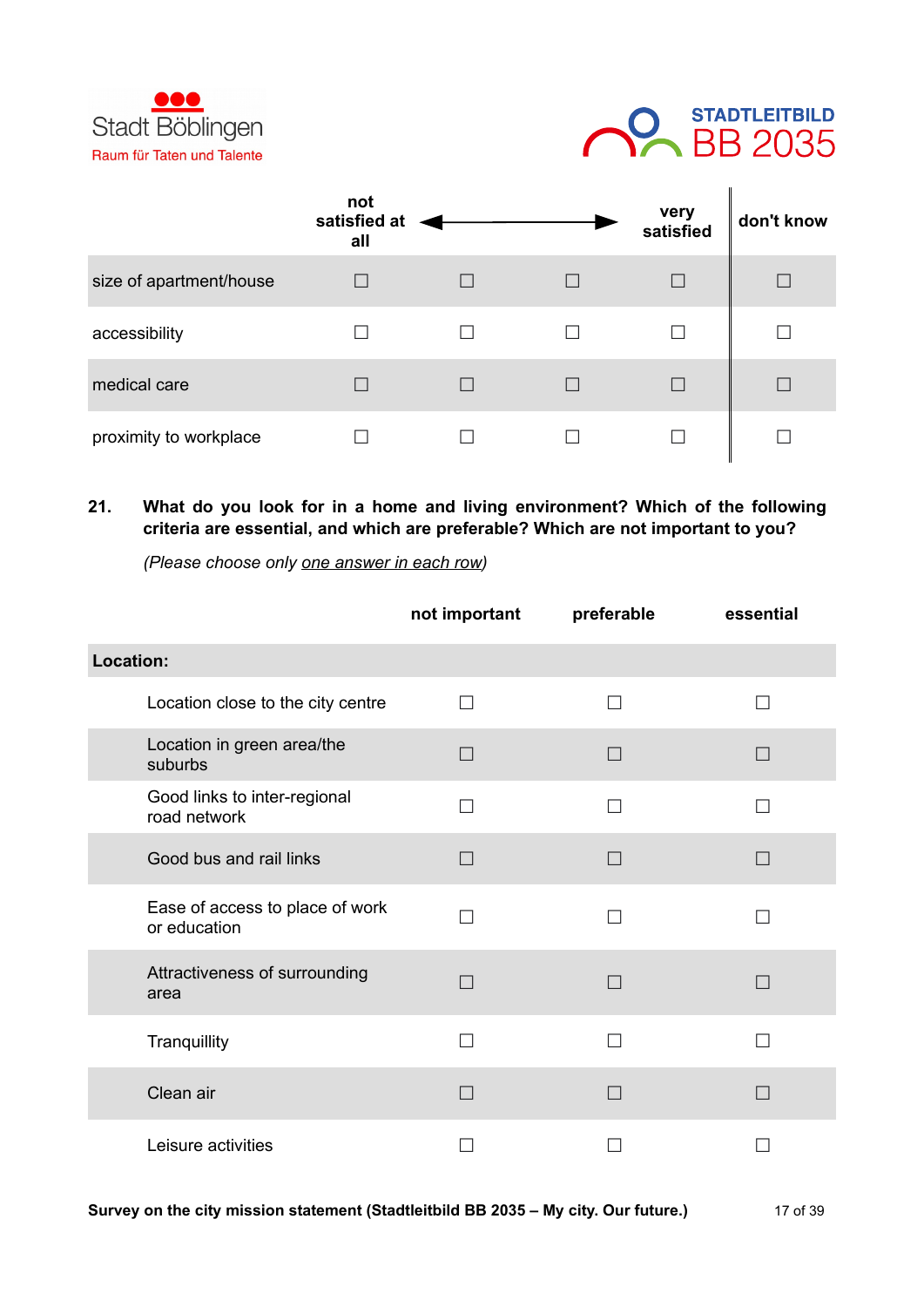



|                                                                                                     | not important | preferable        | essential |
|-----------------------------------------------------------------------------------------------------|---------------|-------------------|-----------|
| <b>Services</b>                                                                                     | $\Box$        | $\Box$            | П         |
| Accessible on foot:                                                                                 |               |                   |           |
| Childcare and educational<br>facilities (crèche/nursery,<br>primary school, secondary<br>school(s)) | □             | П                 | $\Box$    |
| Parks and green spaces                                                                              | П             | $\Box$            | П         |
| Usable garden and green<br>areas/Allotment                                                          | $\Box$        | $\Box$            | П         |
| Sports activities                                                                                   | $\Box$        | $\Box$            | П         |
| <b>Cultural activities</b>                                                                          | $\Box$        | $\Box$            | $\Box$    |
| Other leisure activities                                                                            | П             | П                 | П         |
| Food and drink                                                                                      | $\Box$        | $\Box$            | $\Box$    |
| Shops for day-to-day needs                                                                          | П             | П                 | П         |
|                                                                                                     | not important | preferable        | essential |
| <b>Social living</b><br>environment/neighbourhood:                                                  |               |                   |           |
| Intact neighbourhood                                                                                | $\Box$        | $\Box$            | $\Box$    |
| Friends/family nearby                                                                               | $\mathsf{L}$  | П                 |           |
| <b>Cultural diversity</b>                                                                           | $\Box$        | П                 | $\Box$    |
| Mixture of ages                                                                                     | $\Box$        | П                 | П         |
| Desirable address/good image                                                                        | $\Box$        | $\vert \ \ \vert$ |           |
| Feeling of security                                                                                 | $\Box$        | П                 |           |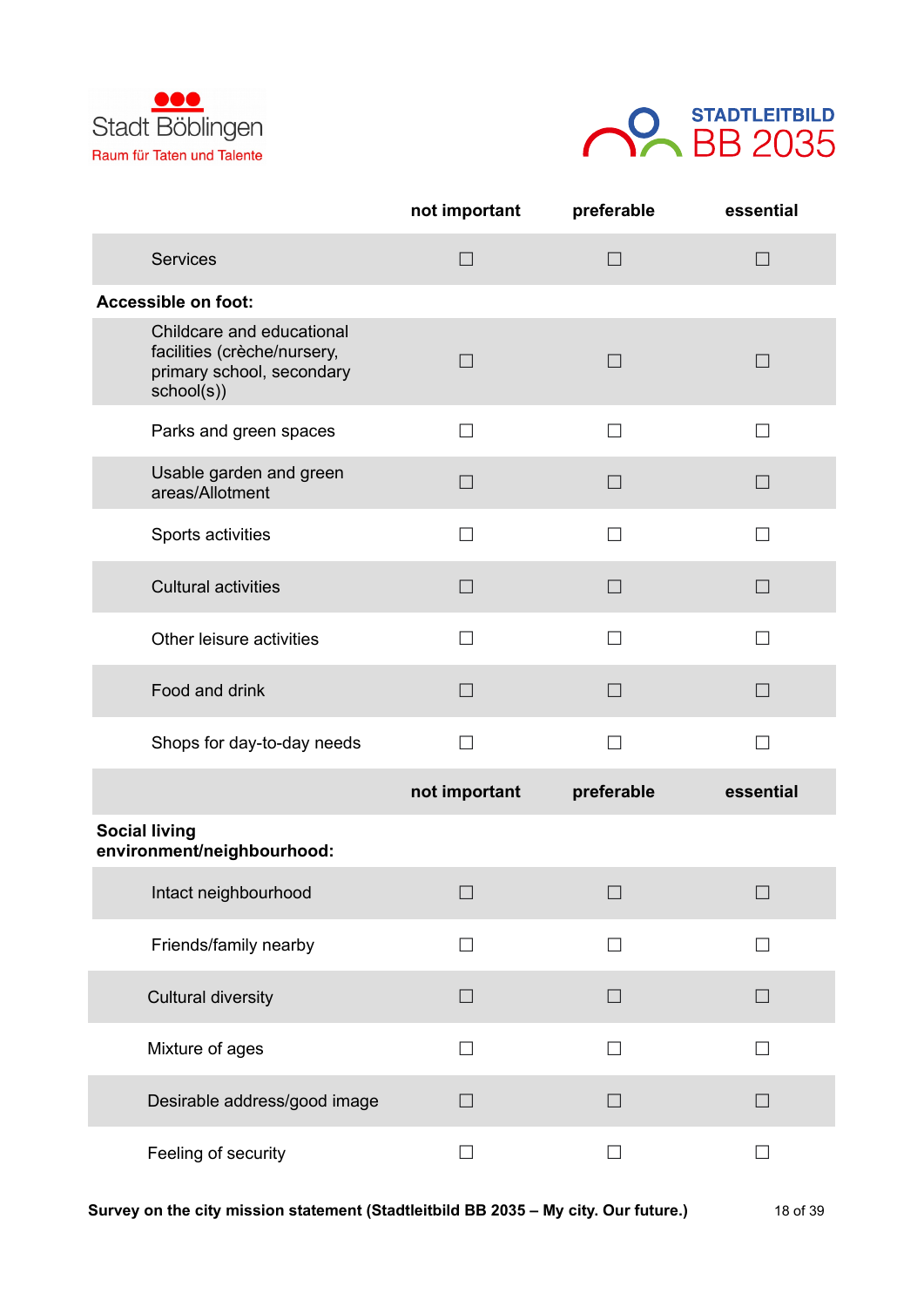



|                                                | not important | preferable | essential |
|------------------------------------------------|---------------|------------|-----------|
| District meeting or open<br>meeting place      |               |            |           |
| Support services in residential<br>environment |               |            |           |

### **22. How do you gauge the sense of community among Böblingen residents?**

*(Please choose only one answer in each row)*

|                                       | very<br>poor |  | very<br>good | don't know |
|---------------------------------------|--------------|--|--------------|------------|
| <b>Relationship between</b><br>people |              |  |              |            |
| in your<br>neighbourhood              |              |  |              |            |
| in your district                      |              |  |              |            |
| in the wider city                     |              |  |              |            |

#### **23. Do you feel like you are part of Böblingen city society, i.e. an equal member of the population?**

*(Please choose only one answer)*

| $\square$ Yes |  |
|---------------|--|
| .             |  |

**24. Have you experienced any situation where you were discriminated against or treated unfairly in the city of Böblingen at any point over the past year (e.g. discrimination, exclusion or abuse)?** 

*(Please choose only one answer)*

|  | Yes<br>No. | $(\rightarrow$ continue to questions 24.f1 & 24.f2)<br>$(\rightarrow$ continue to question 25) |          |
|--|------------|------------------------------------------------------------------------------------------------|----------|
|  |            | Survey on the city mission statement (Stadtleitbild BB 2035 - My city. Our future.)            | 19 of 39 |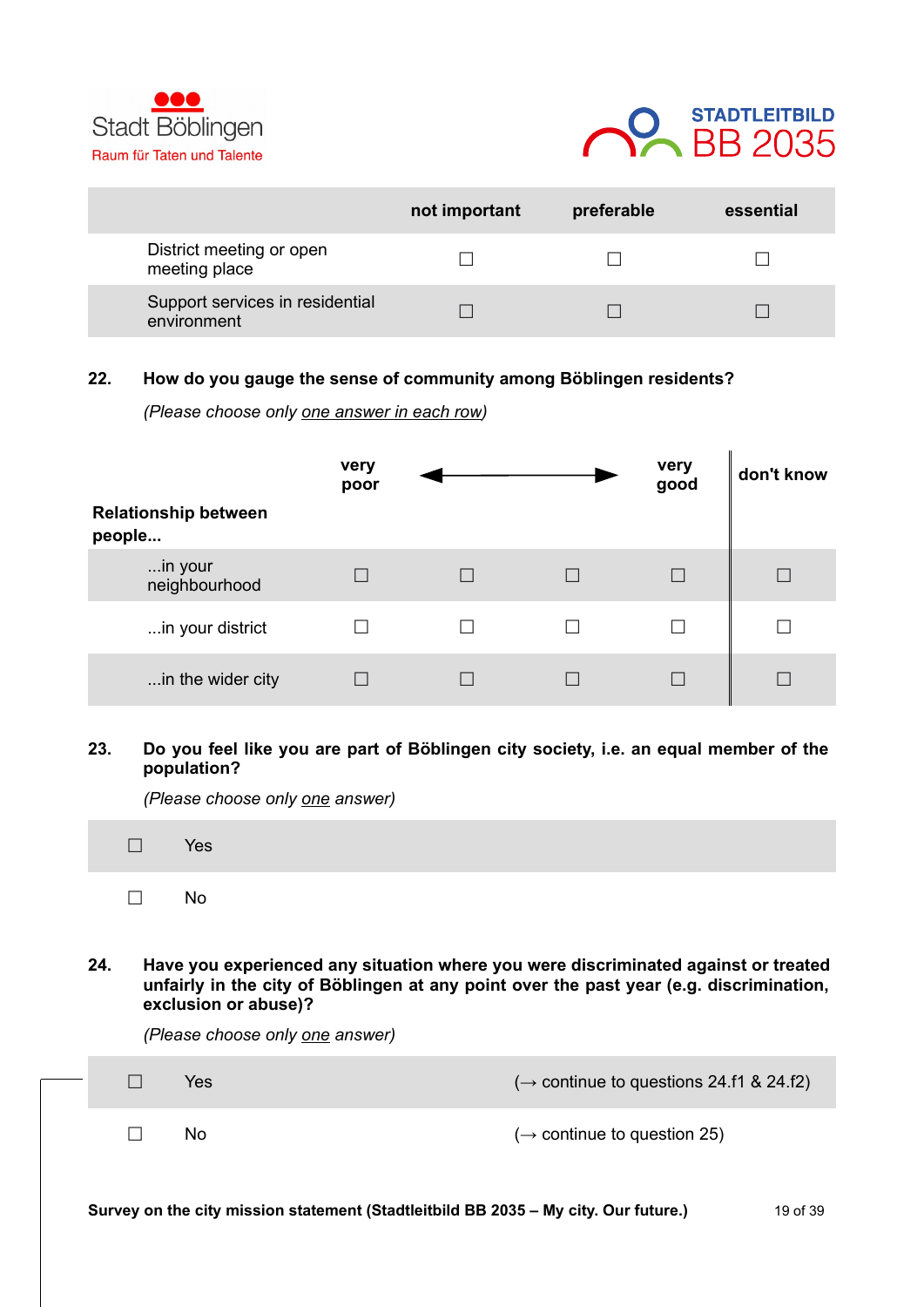



### **24.f1 In which setting(s) have you felt discriminated against or unfairly treated?**

*(You can choose multiple answers)*

|                 | work                                  |                   | health / care setting |
|-----------------|---------------------------------------|-------------------|-----------------------|
| $\mathsf{L}$    | public / leisure                      | $\vert \ \ \vert$ | private sphere        |
| $\vert \ \vert$ | nursery / school / adult<br>education |                   | housing market        |
| П               | administrative<br>offices/authorities |                   | shops / services      |
|                 | internet/media                        |                   | other setting:        |

### **24.f2 Which attribute do you think prompted this discrimination situation?**

*(You can choose multiple answers)*

| $\mathsf{L}$             | ethnic origin                    |
|--------------------------|----------------------------------|
| $\Box$                   | language / language ability      |
| П                        | gender / gender identity         |
| $\Box$                   | disability / impairment          |
| П                        | sexual orientation               |
| □                        | religion / world view            |
| П                        | age                              |
| $\overline{\phantom{a}}$ | social or economic circumstances |
| $\Box$                   | other attribute:                 |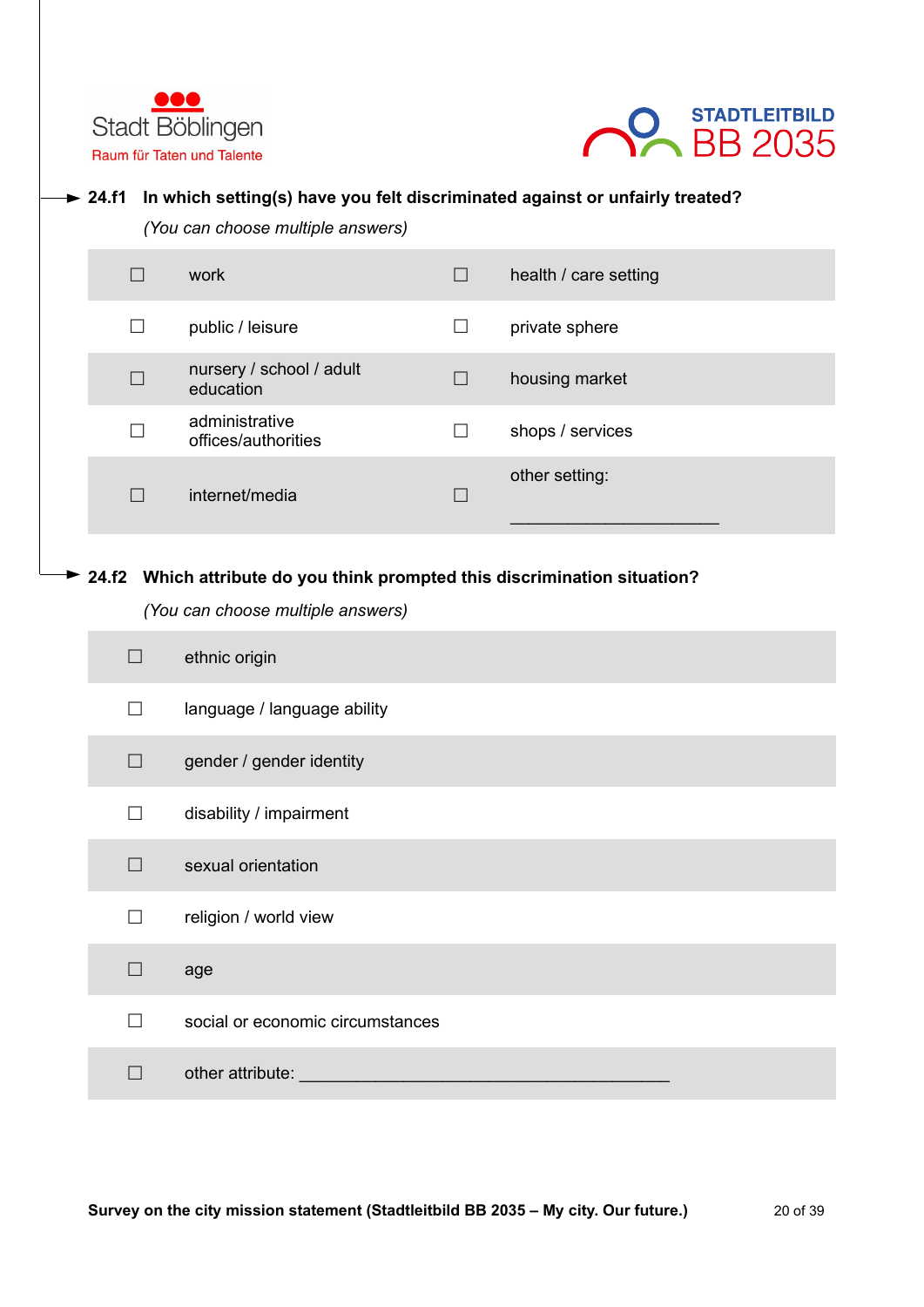



### **25. To what extent do you agree with the following statements?**

*(Please choose only one answer in each row)*

|                                                                                                                                                                                              | strongly<br>disagree |        | strongly<br>agree | don't<br>know |
|----------------------------------------------------------------------------------------------------------------------------------------------------------------------------------------------|----------------------|--------|-------------------|---------------|
| Böblingen is cosmopolitan and<br>welcoming.                                                                                                                                                  |                      | $\Box$ | П                 | $\Box$        |
| The Böblingen city society<br>promotes the diversity of its<br>population.                                                                                                                   |                      | □      | П                 | □             |
| The people with a migrant<br>background who live in Böblingen<br>are well-integrated.                                                                                                        | a s                  |        | П                 |               |
| The economic power of the region<br>is dependent on labour<br>immigration.                                                                                                                   | П                    | П      | П                 | П             |
| Accessibility is a present and<br>important topic in Böblingen.                                                                                                                              |                      |        | П                 |               |
| The joint attendance at school of<br>children with and without a<br>disability is beneficial to the<br>development of children.                                                              |                      |        |                   | □             |
| In Böblingen, all people are<br>permitted - irrespective of their<br>age, cultural, religious, social or<br>economic background and/or a<br>$disability - to participate in public$<br>life. |                      |        | $\Box$            | $\Box$        |

### **26. Which of the following issues most urgently need to be addressed in Böblingen?**

*(Please choose a maximum of three answers)*

|   | Equal pay for all genders                                                                                  |
|---|------------------------------------------------------------------------------------------------------------|
|   | Work and family balance                                                                                    |
|   | Flexible working models                                                                                    |
| П | Participation in the fight against (domestic / sexual) violence – advocacy for a life free<br>of violence. |
|   | Reducing discrimination of women and girls                                                                 |
|   | $\rightarrow$ This question continues on the next page.                                                    |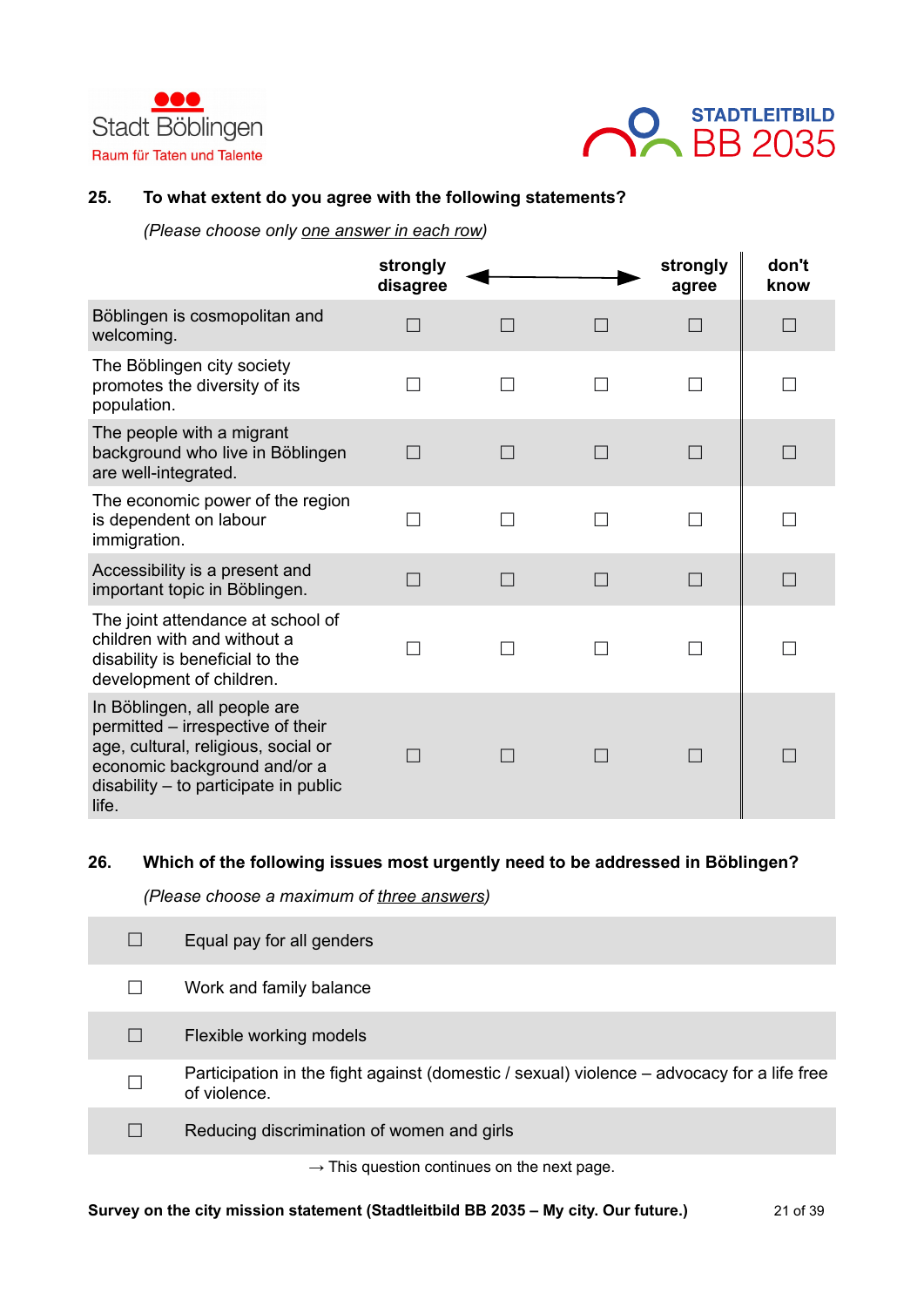



| Improving equal treatment of LSBTTIQ (collective term for people who do not see<br>themselves as conforming to heterosexual and gender norms) |
|-----------------------------------------------------------------------------------------------------------------------------------------------|
| Creating coexistence in a diverse city society                                                                                                |
| Other:                                                                                                                                        |
| <b>None</b>                                                                                                                                   |

# **27. Are you aware of the following advocacy groups in Böblingen and have you had contact with these personally?**

**I'm aware of this group I have had contact I have not heard of with this group this group** local council **☐ ☐ ☐** Dagersheim district council **☐ ☐ ☐** local youth council **☐ ☐ ☐** integration council **☐ ☐ ☐** senior citizens' advisory council **□** □ □ □ □ □ □ working group for people with a disability **☐ ☐ ☐**

### *(Please choose only one answer in each row)*

### **28. In which settings is inclusion especially advanced in Böblingen? In which settings is there still a need for development?**

*(Please choose only one answer in each row)*

|                                                            | need for<br>develop-<br>ment |  | pro-<br>gressive | don't<br>know |
|------------------------------------------------------------|------------------------------|--|------------------|---------------|
| Childcare facilities (crèche, nursery,<br>day care centre) |                              |  |                  |               |
| School and further education<br>facilities                 |                              |  |                  |               |

**Survey on the city mission statement (Stadtleitbild BB 2035 – My city. Our future.)** 22 of 39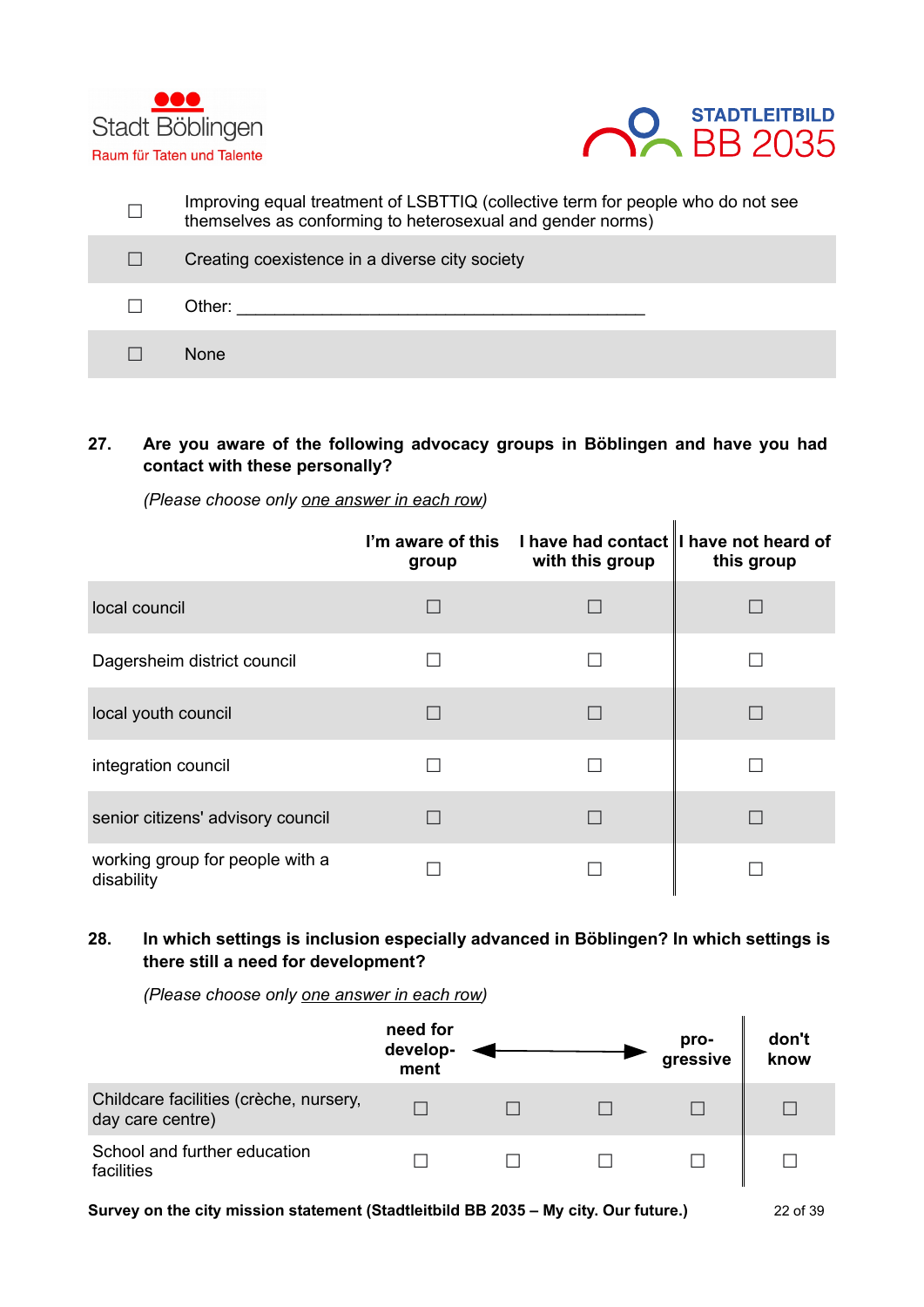



|                                                                 | need for<br>develop-<br>ment |                   | pro-<br>gressive | don't<br>know |
|-----------------------------------------------------------------|------------------------------|-------------------|------------------|---------------|
| Accessibility in public spaces and<br>public buildings          |                              |                   | П                |               |
| Living (accessible living, special<br>residential arrangements) |                              | $\mathsf{L}$      | П                |               |
| Coexistence in the district                                     |                              | $\vert \ \ \vert$ | П                | L             |
| Leisure and cultural activities (clubs,<br>museums, theatres)   |                              | $\mathsf{L}$      | П                |               |
| Job opportunities                                               |                              | $\vert \ \ \vert$ |                  |               |
| Public transport (e.g. accessible<br>vehicles and stops)        |                              |                   |                  |               |

**29. There are various facilities/opportunities that make life easier for people with disabilities. What do you think about the availability of the following facilities/opportunities?**

|                                                                                                | not enough | adequate | too many | don't know |
|------------------------------------------------------------------------------------------------|------------|----------|----------|------------|
| Disabled-access public<br>transport                                                            |            |          |          |            |
| Parking for severely disabled<br>people                                                        |            |          |          |            |
| Barrier-free, accessible public<br>spaces and buildings                                        |            |          |          |            |
| Disabled-access housing                                                                        |            |          |          |            |
| Schools and further education<br>facilities attended by those<br>with and without disabilities |            |          |          |            |
| Day-care facilities for people<br>with and without disabilities                                |            |          |          |            |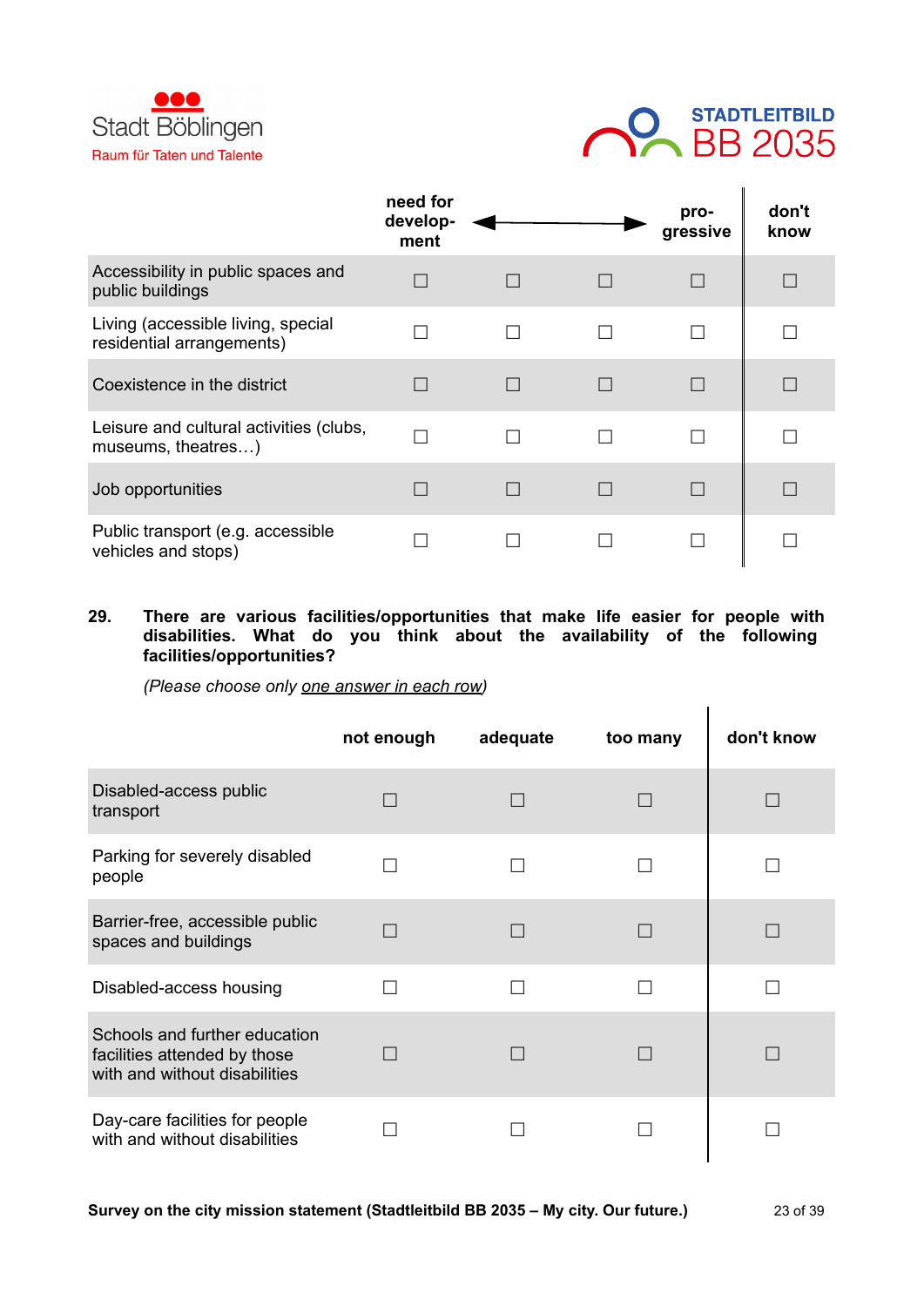



|                                                                              | not enough | adequate | too many | don't know |
|------------------------------------------------------------------------------|------------|----------|----------|------------|
| Jobs and traineeships<br>adapted to the needs of<br>people with disabilities |            |          |          |            |
| Advice and support services<br>for people with disabilities                  |            |          |          |            |
| Health services adapted to<br>the needs of people with<br>disabilities       |            |          |          |            |
| Leisure activities adapted to<br>the needs of people with<br>disabilities    |            |          |          |            |

# **30. To what extent are the following attributes applicable to the Böblingen city administration?**

*(Please choose only one answer in each row)*

|                  | does not<br>apply at all |                   | fully<br>applies | don't know |
|------------------|--------------------------|-------------------|------------------|------------|
| reliable         |                          | $\vert \ \ \vert$ |                  |            |
| citizen-oriented |                          |                   |                  |            |
| helpful          |                          | $\vert \ \ \vert$ |                  |            |
| competent        |                          |                   |                  |            |

#### **31. To what extent do you agree with the following statements?**

*(Please choose only one answer in each row)*

|                                                                                            | does not<br>apply at all |  | fully<br>applies | don't know |
|--------------------------------------------------------------------------------------------|--------------------------|--|------------------|------------|
| As citizens we have an<br>influence on policy and<br>administrative decisions.             |                          |  |                  |            |
| As citizens we are<br>adequately informed about<br>policy and administrative<br>decisions. |                          |  |                  |            |

**Survey on the city mission statement (Stadtleitbild BB 2035 – My city. Our future.)** 24 of 39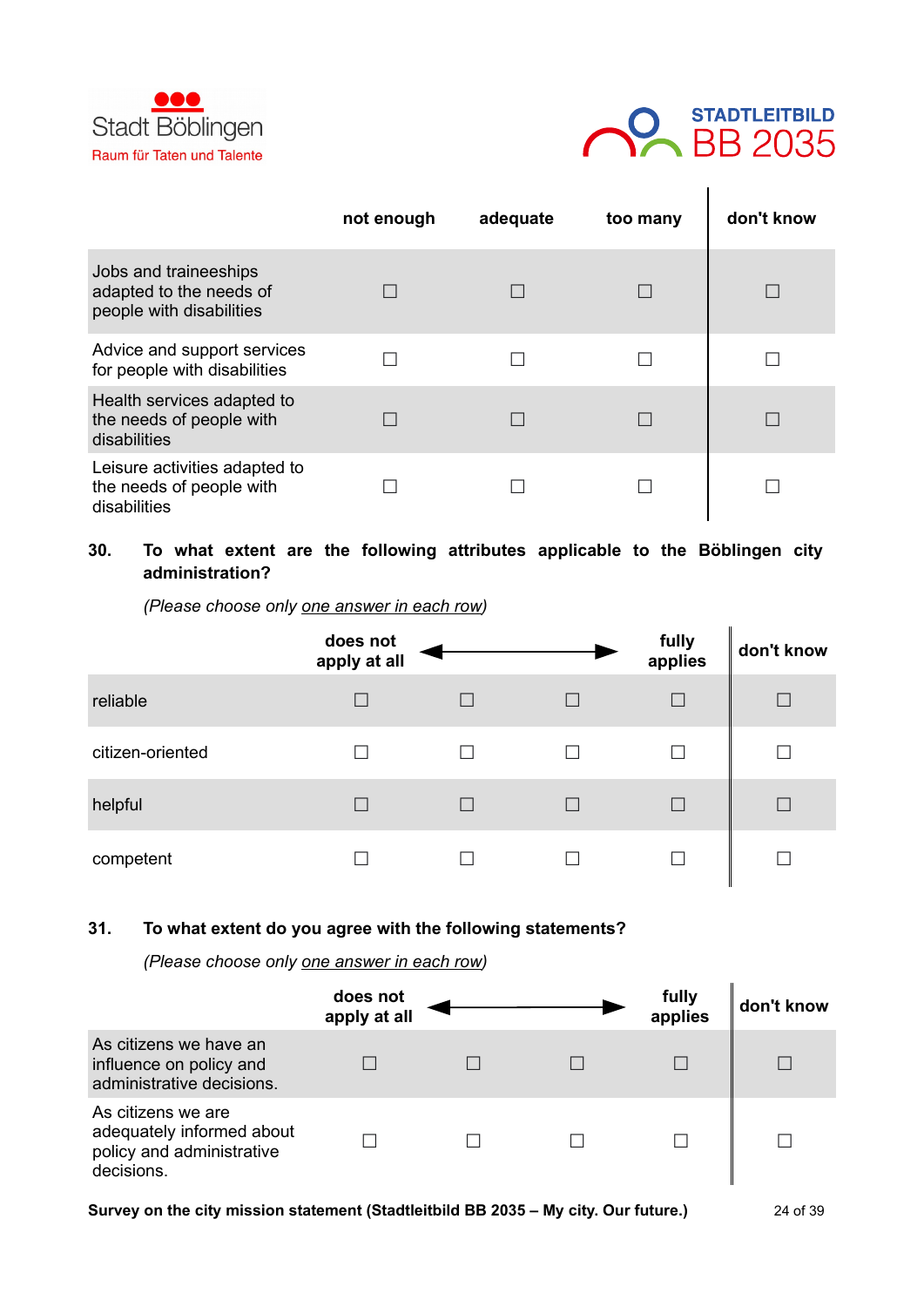



|                                                                                                                  | does not<br>apply at all |  | fully<br>applies | don't know |
|------------------------------------------------------------------------------------------------------------------|--------------------------|--|------------------|------------|
| If you contact the<br>Böblingen city administration<br>you will receive quick and<br>straightforward assistance. |                          |  |                  |            |
| The city of Böblingen uses<br>its financial resources<br>responsibly.                                            |                          |  |                  |            |

# **32. What city administration duties are especially important in your opinion?**

|                                                                                                 | not<br>important<br>at all |        |        | very<br>important        | don't know   |
|-------------------------------------------------------------------------------------------------|----------------------------|--------|--------|--------------------------|--------------|
| Activities for young people                                                                     | $\Box$                     | $\Box$ | $\Box$ | $\Box$                   | $\Box$       |
| Local recreation (urban<br>woodland, green spaces and<br>parkland)                              | $\Box$                     | П      | П      | П                        | $\mathsf{L}$ |
| Schools                                                                                         | $\Box$                     | $\Box$ | П      | П                        | П            |
| Safety and order                                                                                | П                          | П      | П      | П                        | $\mathsf{L}$ |
| Cultural activities and events<br>(museums/gallery)                                             | $\Box$                     | $\Box$ | П      | $\Box$                   | $\Box$       |
| Social subsidies                                                                                | П                          | П      | П      | П                        | П            |
| Sports activitiesSports<br>activities                                                           | П                          | П      |        |                          | П            |
| Halls & open-air pools                                                                          | $\Box$                     | $\Box$ | П      | П                        | П            |
| Further training programmes<br>(city library/music and art<br>school/adult education<br>centre) | П                          | П      | $\Box$ | $\Box$                   | П            |
| Tourism promotion                                                                               | П                          | П      | П      | П                        | П            |
| Climate protection                                                                              | a.                         |        |        | $\overline{\phantom{0}}$ | П            |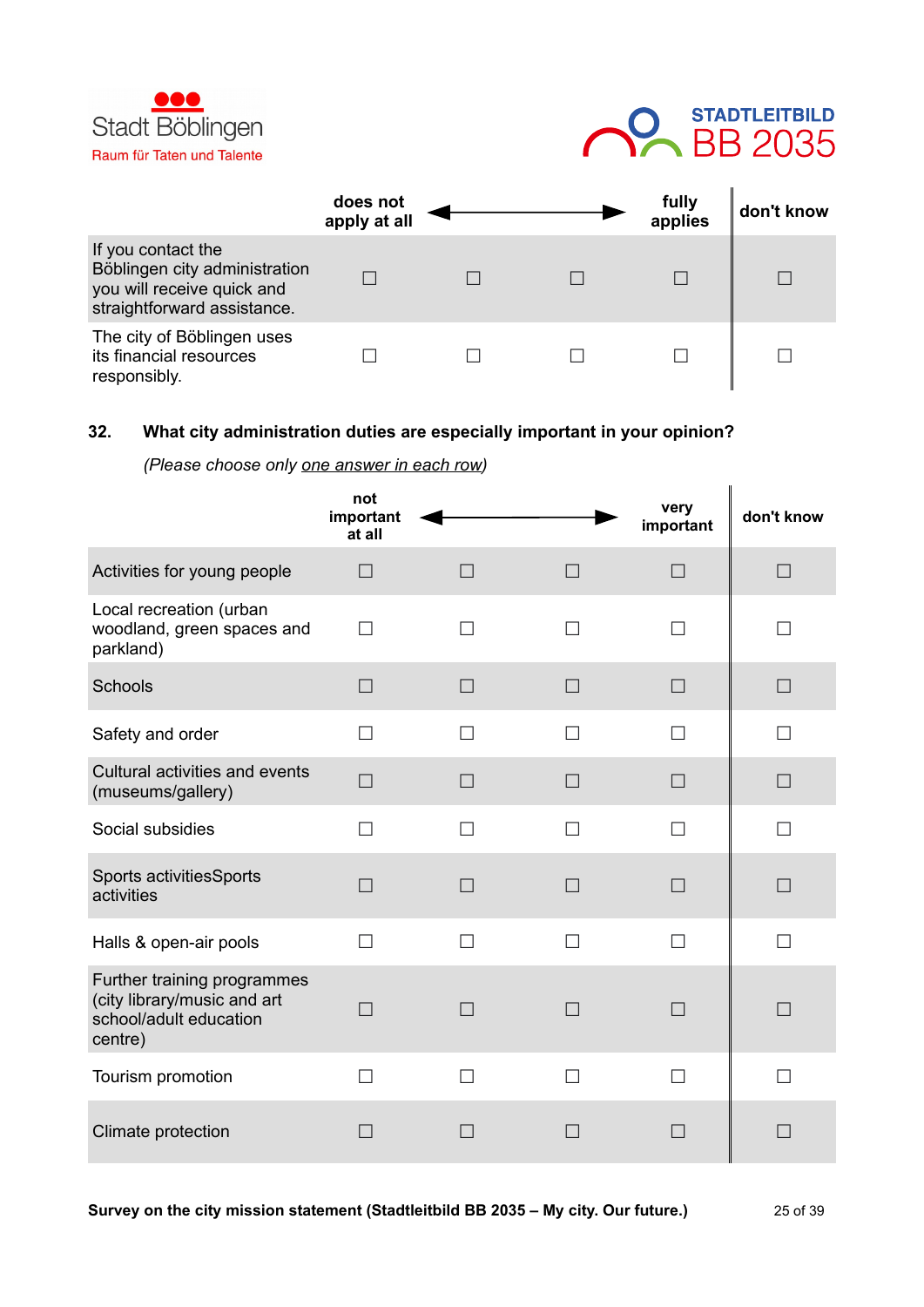



|                                                                      | not<br>important<br>at all |        | very<br>important | don't know |
|----------------------------------------------------------------------|----------------------------|--------|-------------------|------------|
| Traffic areas and transport<br>facilities (roads, paths,<br>squares) |                            |        | $\Box$            |            |
| Economic development                                                 | $\Box$                     | ۰      | П                 | - 1        |
| <b>Residential construction</b>                                      |                            |        |                   | П          |
| Equality and inclusion                                               |                            |        |                   |            |
| Activities for older people                                          |                            |        |                   |            |
| Child day care                                                       |                            | ۰      | П                 |            |
| Integration of refugees                                              |                            | $\Box$ | $\Box$            | П          |
| Public transport/mobility                                            |                            |        |                   |            |
| Fire service and disaster<br>response                                |                            |        |                   |            |

# **33. To what extent do you agree with the following statements?**

|                                                                                           | strongly<br>disagree |  | strongly<br>agree | don't know |
|-------------------------------------------------------------------------------------------|----------------------|--|-------------------|------------|
| Great importance is attached<br>to education in Böblingen.                                |                      |  |                   |            |
| It's easy to balance a job and<br>family thanks to the childcare<br>on offer in the city. |                      |  |                   |            |
| Böblingen boasts attractive<br>educational opportunities for<br>all generations.          |                      |  |                   |            |
| Böblingen's educational and<br>childcare provision is<br>inclusive.                       |                      |  |                   |            |
| The range of schools in<br>Böblingen has improved over<br>the last ten years.             |                      |  |                   |            |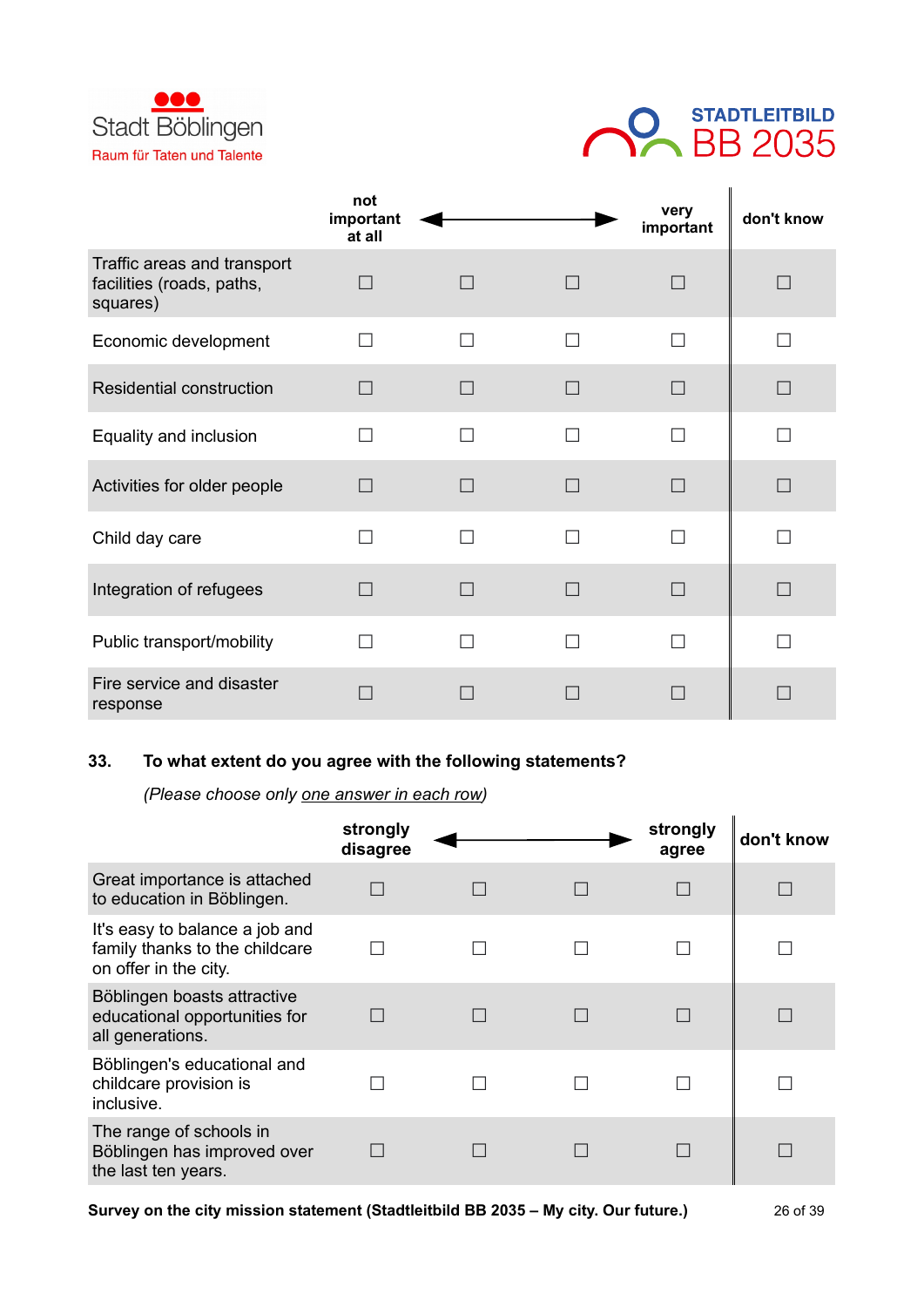



|                                                                                        | strongly<br>disagree |  | strongly<br>agree | don't know |
|----------------------------------------------------------------------------------------|----------------------|--|-------------------|------------|
| The range of day-care centres<br>in Böblingen has improved<br>over the last ten years. |                      |  |                   |            |
| The costs of childcare are<br>reasonable.                                              |                      |  |                   |            |

## **34. Do you have a child or children that attend a day-care centre or school here in Böblingen?**

*(You can choose multiple answers)*

| $\Box$            | Yes, a child / children in a day-care centre |
|-------------------|----------------------------------------------|
| $\perp$           | Yes, a child / children at a school          |
| $\vert \ \ \vert$ | Yes, a child / children in all-day childcare |
|                   | No                                           |

**35. To what extent do you agree with the following statements on Böblingen's leisure offering?**

|                                                              | strongly<br>disagree |  | strongly<br>agree | don't know |
|--------------------------------------------------------------|----------------------|--|-------------------|------------|
| The range of leisure activities<br>for children is good.     |                      |  |                   |            |
| The range of leisure activities<br>for young people is good. |                      |  |                   |            |
| The range of leisure activities<br>for older people is good. |                      |  |                   |            |
| There are a variety of<br>recreational opportunities.        |                      |  |                   |            |
| I frequently use Böblingen's<br>local recreation areas.      |                      |  |                   |            |
| There are leisure activities in<br>Böblingen's city centre.  |                      |  |                   |            |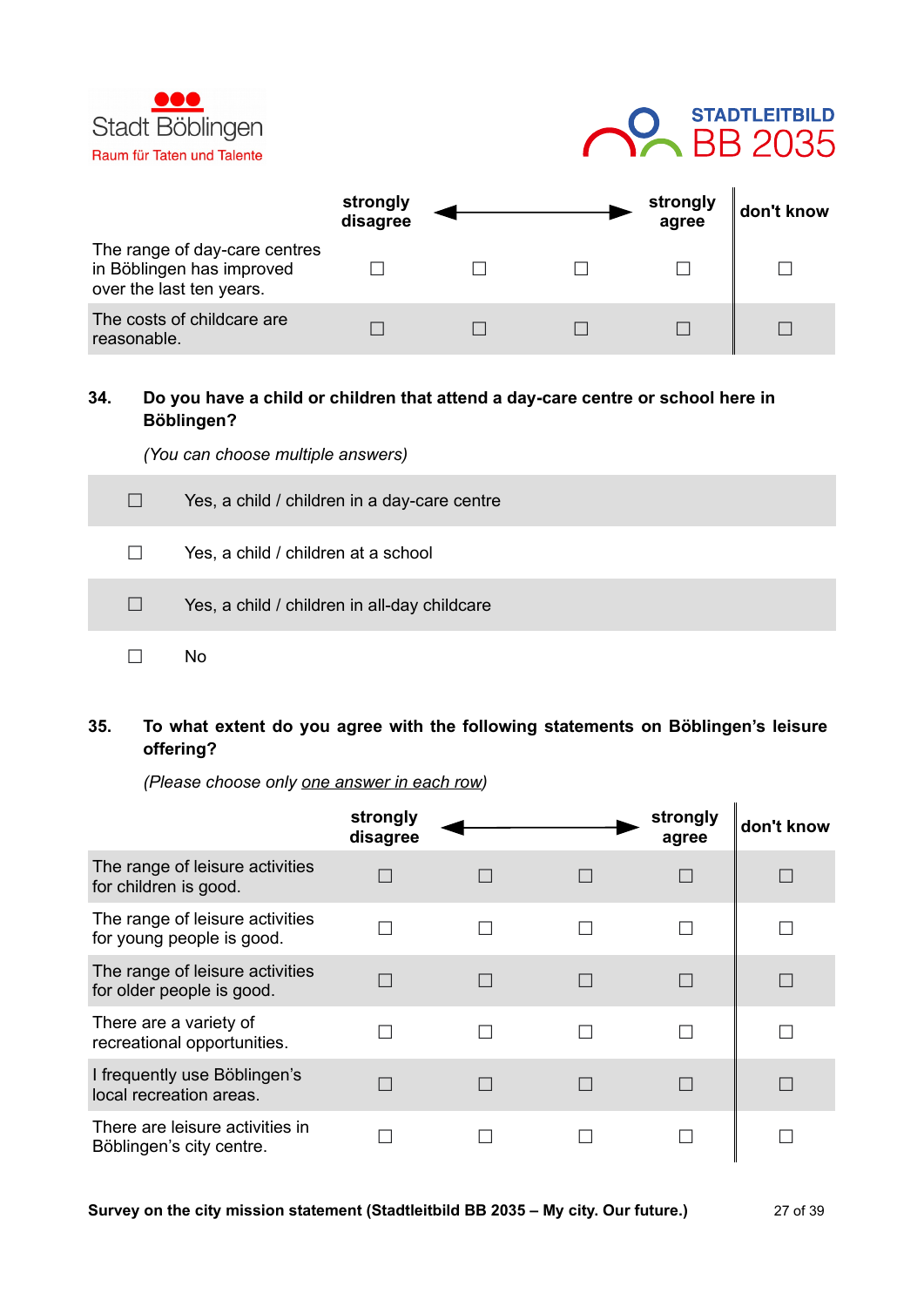



|                                                                                 | strongly<br>disagree |  | strongly<br>agree | don't know |
|---------------------------------------------------------------------------------|----------------------|--|-------------------|------------|
| There are leisure activities in<br>the various districts of<br>Böblingen.       |                      |  |                   |            |
| There are leisure activities in<br>Böblingen's surrounding area.                |                      |  |                   |            |
| Volunteer work by<br>associations, groups and<br>individuals is well supported. |                      |  |                   |            |

# **36. If you could change something about the range of leisure activities in Böblingen, what would it be?**

|                                                        | low priority | high priority | no interest |
|--------------------------------------------------------|--------------|---------------|-------------|
| Expansion of cycle paths                               | П            | П             | П           |
| Expansion of walking and hiking<br>routes              | $\Box$       |               |             |
| More leisure activities for children                   | $\Box$       | $\Box$        |             |
| More leisure activities for young<br>people            | $\Box$       |               |             |
| Wider range of public sport<br>provisions              | П            | П             | П           |
| Easier access to club activities                       | П            | П             |             |
| More diverse range of cultural<br>activities           | П            | $\Box$        | П           |
| Expansion and development of<br>local recreation areas |              |               |             |
| Activities within walking distance<br>in the districts | n l          | $\Box$        |             |
| Expansion and development of<br>usable green spaces    | П            | $\Box$        |             |
| More educational offerings (life-<br>long learning)    |              |               |             |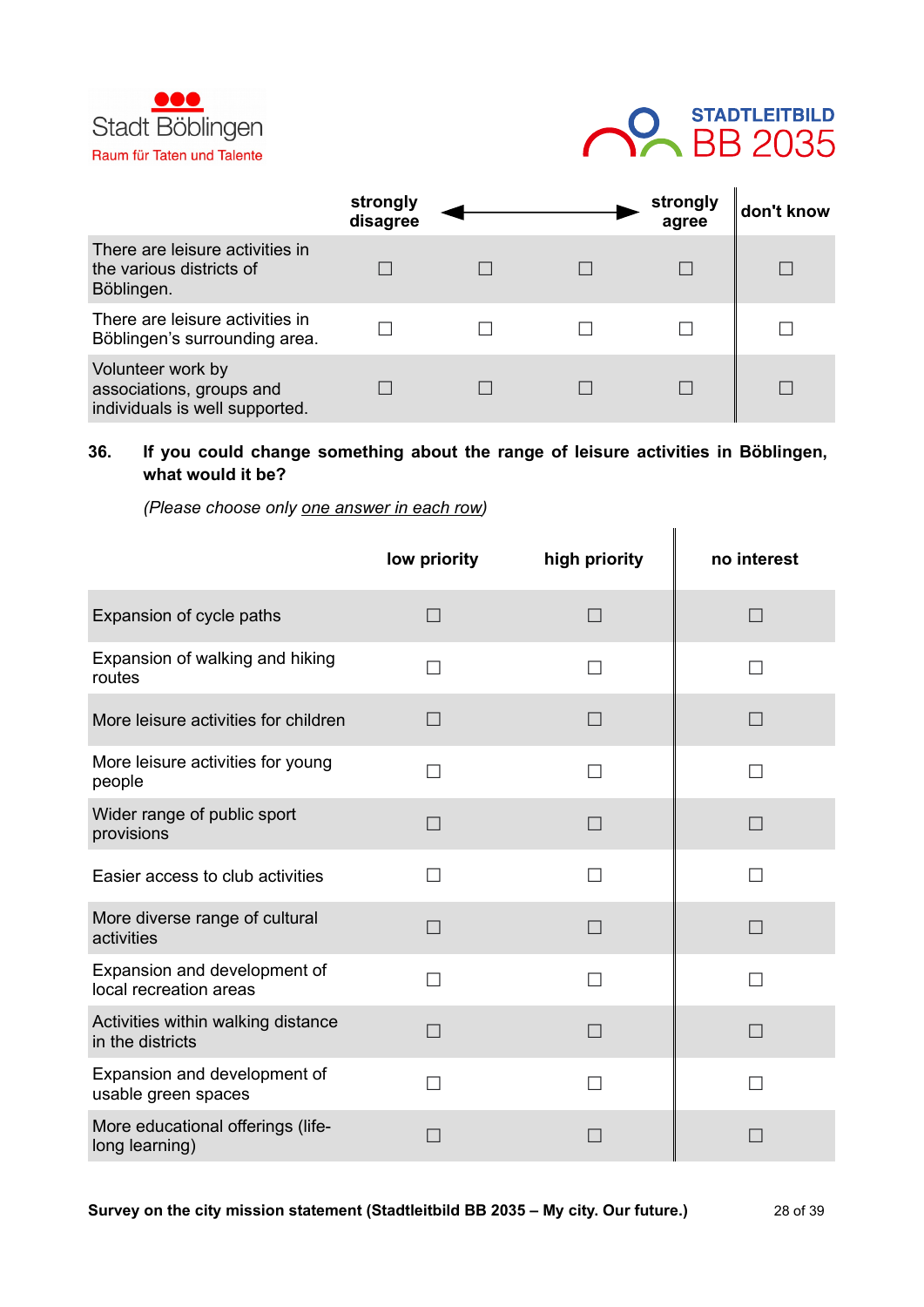



|        | low priority | high priority | no interest |
|--------|--------------|---------------|-------------|
| Other: |              |               |             |
|        | $\Box$       |               |             |
|        |              |               |             |

### **37. How often do you use local recreation areas in Böblingen?**

*(Please choose only one answer in each row)*

|                                              | never | very<br>rarely | rarely | frequently | very<br>frequently |
|----------------------------------------------|-------|----------------|--------|------------|--------------------|
| Green area on the airfield with long<br>lake |       |                |        |            |                    |
| City park with upper and lower lake          |       |                |        |            |                    |
| Other parks and meadows in the<br>urban area |       |                |        |            |                    |
| Surrounding forest areas                     |       |                |        |            |                    |

### **38. In your opinion, is the city of Böblingen sufficiently committed to climate protection?**

*(Please choose only one answer)*

**College** 

| $\vert \ \vert$ | Yes, fully                               |
|-----------------|------------------------------------------|
| $\Box$          | Yes, I would say so                      |
| $\Box$          | I don't have a set opinion on the matter |
| П               | No, not really                           |
| $\Box$          | No, absolutely not                       |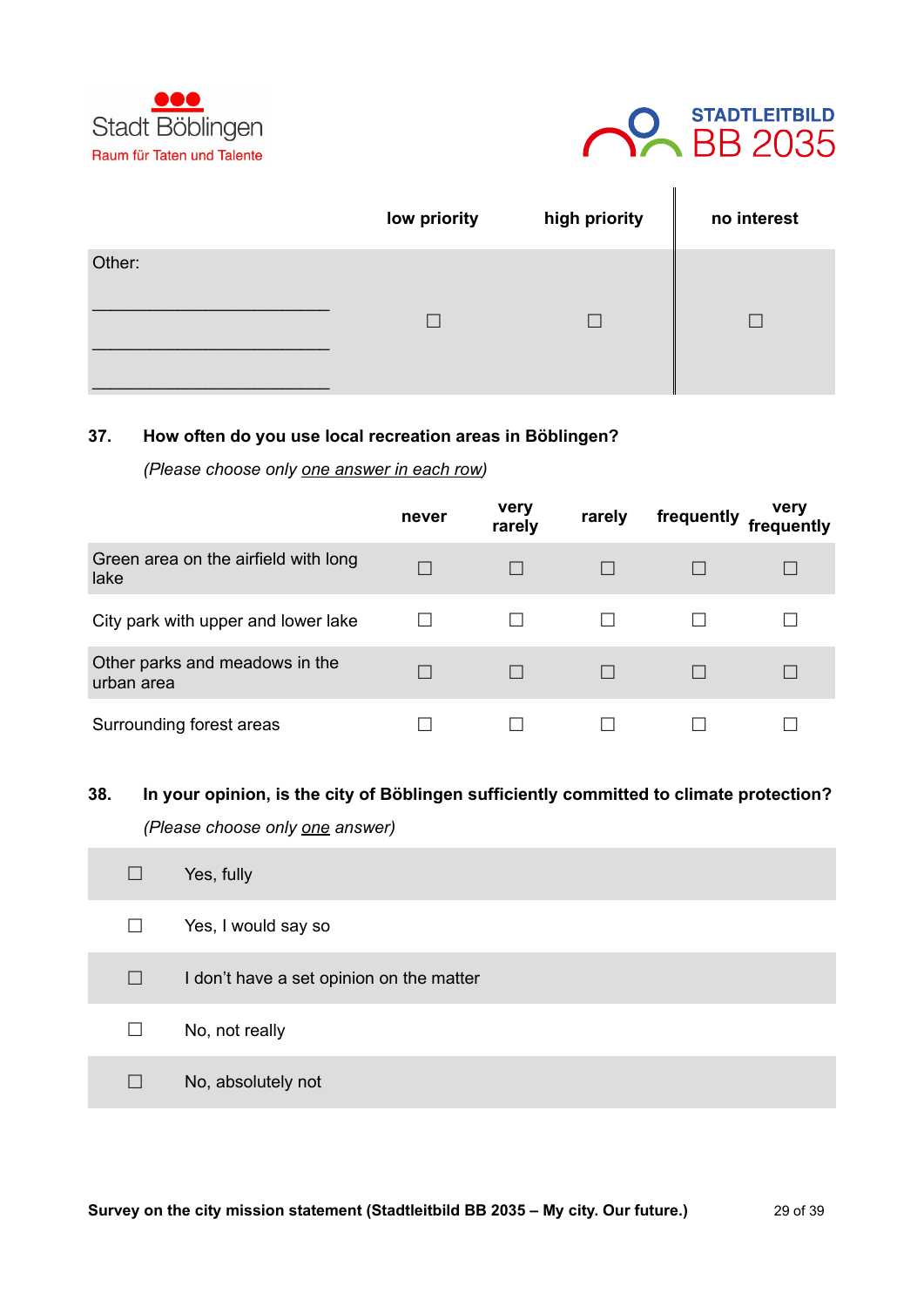



### **39. How satisfied are you with …?**

|                                                                                                                                                  | not<br>satisfied<br>at all |        |        | very<br>satisfied | don't<br>know |
|--------------------------------------------------------------------------------------------------------------------------------------------------|----------------------------|--------|--------|-------------------|---------------|
| the expansion of renewable<br>energies (photovoltaic, wind<br>power, district heating, etc.)                                                     | $\Box$                     | $\Box$ | $\Box$ | $\Box$            | $\Box$        |
| improvements to the urban<br>microclimate (e.g. with roof or<br>façade greening)                                                                 | $\Box$                     | $\Box$ | $\Box$ | $\Box$            | $\Box$        |
| the introduction of sharing<br>services (e.g. car, bike)                                                                                         | $\Box$                     | $\Box$ | П      | $\Box$            | $\Box$        |
| the expansion of infrastructure<br>for alternative means of mobility<br>(e.g. electric charging points)                                          | П                          | П      | П      | П                 | П             |
| the provision of information<br>and funding for climate-friendly<br>building                                                                     | $\Box$                     | $\Box$ | $\Box$ | $\Box$            | $\Box$        |
| the upgrading of natural and<br>green spaces (e.g. by planting<br>more trees, city gardens or<br>flowering fields)                               | П                          | $\Box$ | П      | $\Box$            | П             |
| river maintenance in<br>Böblingen?                                                                                                               | $\Box$                     | $\Box$ | $\Box$ | $\Box$            | $\Box$        |
| the conservation of resources<br>(e.g. waste avoidance, swap<br>shops or repair cafés)                                                           | П                          | П      | $\Box$ | П                 | П             |
| the promotion of<br>regional/ecological products (e.g.<br>through installation of regional<br>vending machines)                                  | $\Box$                     | $\Box$ | П      | $\Box$            | $\Box$        |
| efforts to increase the city's<br>resistance to the effects of<br>climate change (e.g. contributing<br>to cooling by planting trees,<br>shading) | П                          | П      | П      | $\Box$            | П             |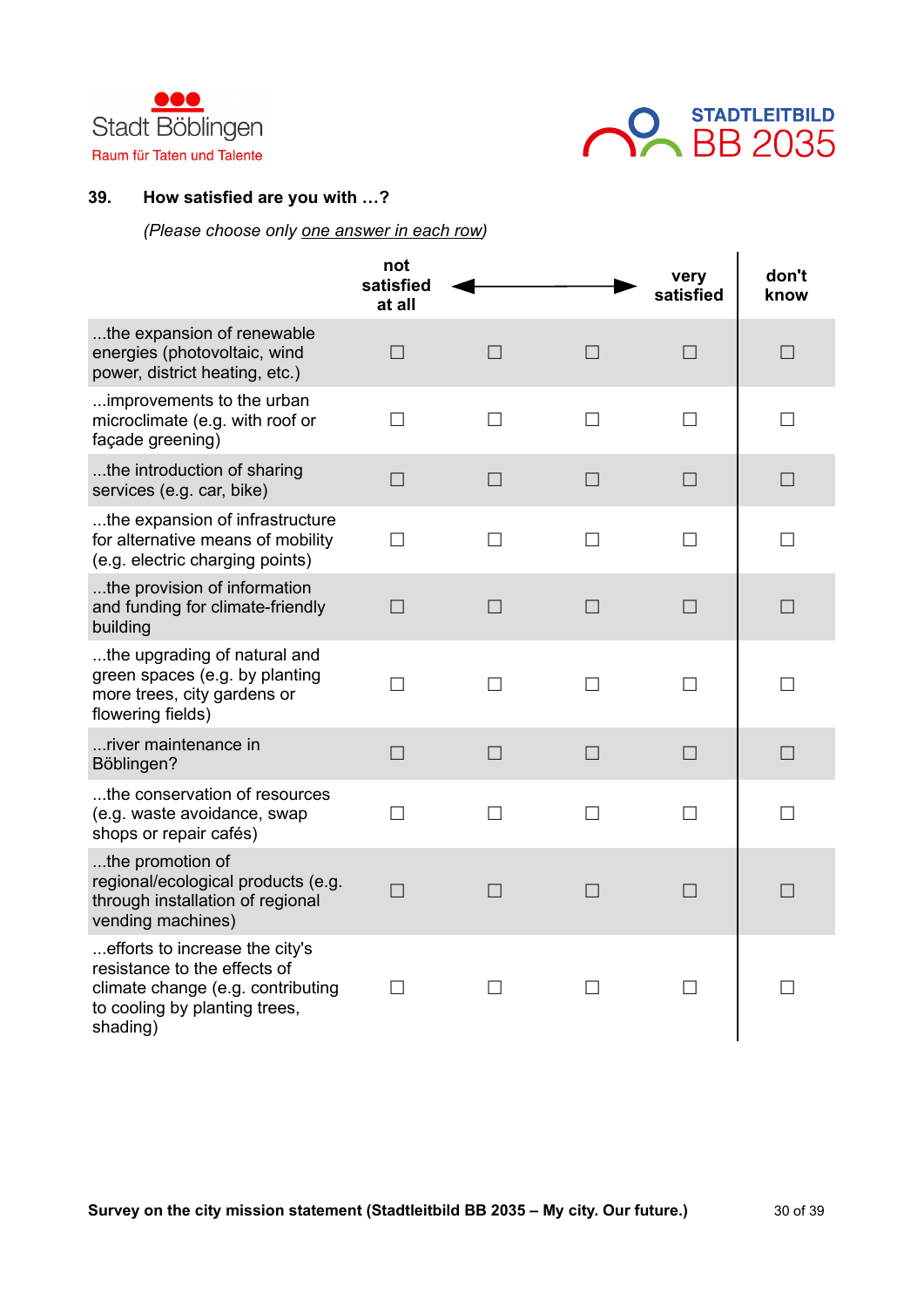



# **40. Which of the following six aspects of sustainable development are particularly important to you?**

*(Please choose a maximum of six answers)*

|        | Fighting poverty in all of its forms<br>and everywhere                                | $\Box$ | Reducing inequality in and between<br>countries                                                         |
|--------|---------------------------------------------------------------------------------------|--------|---------------------------------------------------------------------------------------------------------|
|        | Food security and sustainable<br>agriculture                                          | $\Box$ | Sustainable urban development                                                                           |
|        | Health and wellbeing for people of<br>all ages                                        | $\Box$ | Ensuring sustainable consumption and<br>production patterns                                             |
|        | Inclusive, fair and high-quality<br>education                                         | П      | Action for climate change                                                                               |
| $\Box$ | Promoting gender equality                                                             | $\Box$ | Promoting and protecting aquatic life<br>(oceans, seas and conserving marine<br>resources)              |
|        | Promoting clean water and sanitary<br>facilities                                      | $\Box$ | Promoting and protecting life on land (e.g.<br>sustainable forestry, promoting biological<br>diversity) |
|        | Promoting affordable and clean<br>energy                                              | $\Box$ | Peace, justice and strong institutions                                                                  |
|        | Ensuring decent work and<br>economic growth                                           | $\Box$ | Strengthening global partnerships                                                                       |
|        | Promoting inclusive and sustainable<br>industrialisation and supporting<br>innovation |        |                                                                                                         |

### **41. Do you currently live in Böblingen?**

*(Please choose only one answer)*

×

| $\overline{\phantom{a}}$ | Yes  | $(\rightarrow$ continue to questions S1.f1. & S1.f2) |
|--------------------------|------|------------------------------------------------------|
|                          | □ No | $(\rightarrow$ continue to question S1.f3)           |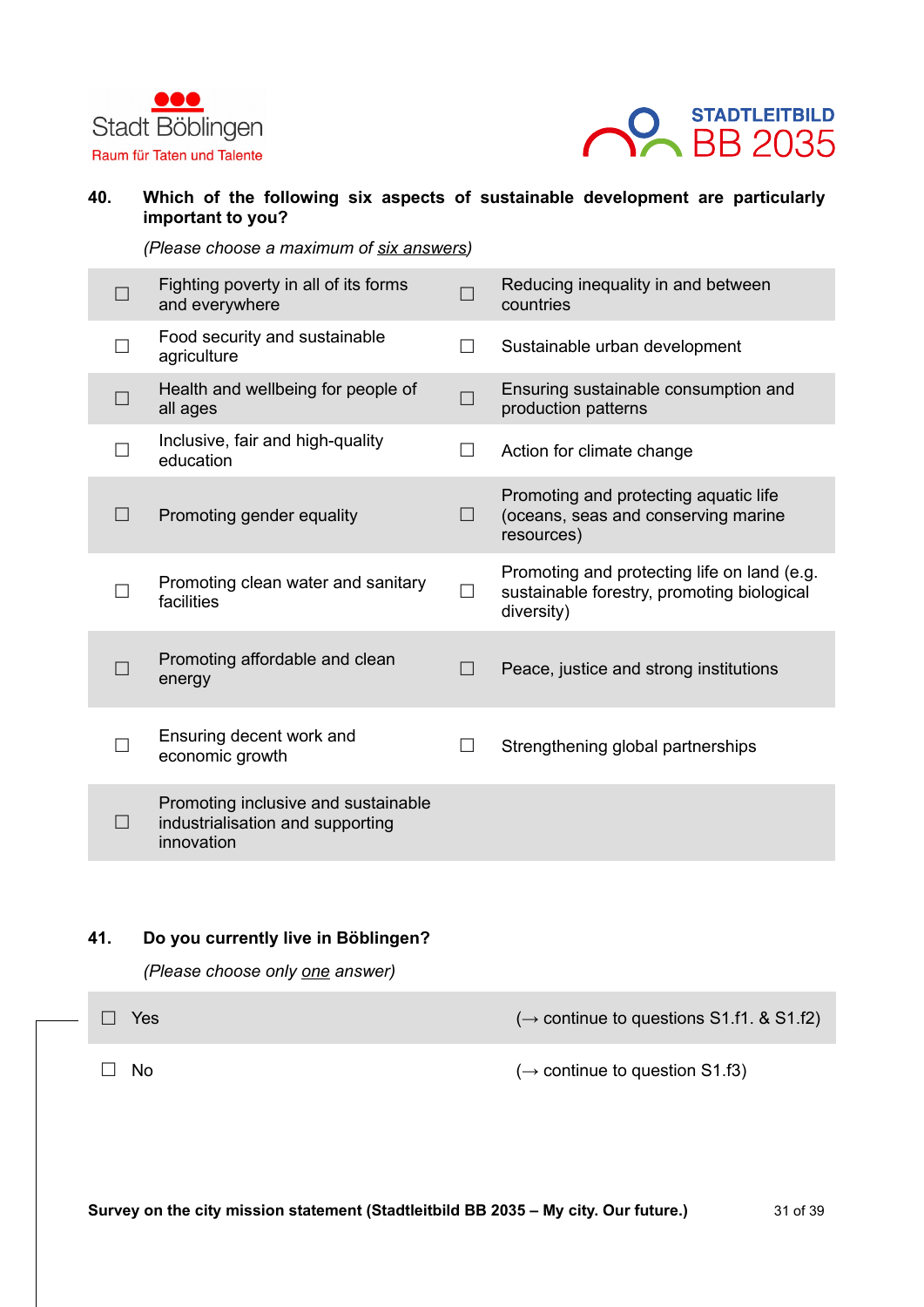



| 41.f1   | What district of Böblingen do you currently in?                                       |                  |         |                                     |
|---------|---------------------------------------------------------------------------------------|------------------|---------|-------------------------------------|
|         | (Please choose only one answer; a map of the districts can be found on the last page) |                  |         |                                     |
| $\Box$  | Altstadt                                                                              | Grund            |         | Rauher Kapf                         |
|         | Blumenmahden                                                                          | Herdweg          |         | Röhrer Weg                          |
| $\Box$  | Dagersheim                                                                            | Hulb             |         | Tannenberg                          |
| $\perp$ | Diezenhalde                                                                           | Leere Wasen      | $\perp$ | Unterstadt                          |
| $\Box$  | Flugfeld                                                                              | Nürtinger Straße |         | Waldburg                            |
|         | Galgenberg                                                                            | Panzerkaserne    |         |                                     |
| 41.f2   | How long have you lived in Böblingen?<br>(Please choose only one answer)              |                  |         |                                     |
| $\Box$  | Since birth                                                                           | $\Box$           |         | Moved here more than five years ago |
| $\Box$  | Moved here more than fifteen years ago                                                | $\Box$           |         | Moved here in the last five years   |
| $\Box$  | Moved here more than ten years ago                                                    | □                |         | Moved here in the last 18 months    |
|         | 41.f3 What city do you currently live in?<br>(Please choose only one answer)          |                  |         |                                     |
| $\Box$  | Ehningen                                                                              |                  |         |                                     |
| $\Box$  | Sindelfingen                                                                          |                  |         |                                     |
| $\Box$  | Holzgerlingen                                                                         |                  |         |                                     |
| $\Box$  | Schönaich                                                                             |                  |         |                                     |
| $\Box$  | Other:                                                                                |                  |         |                                     |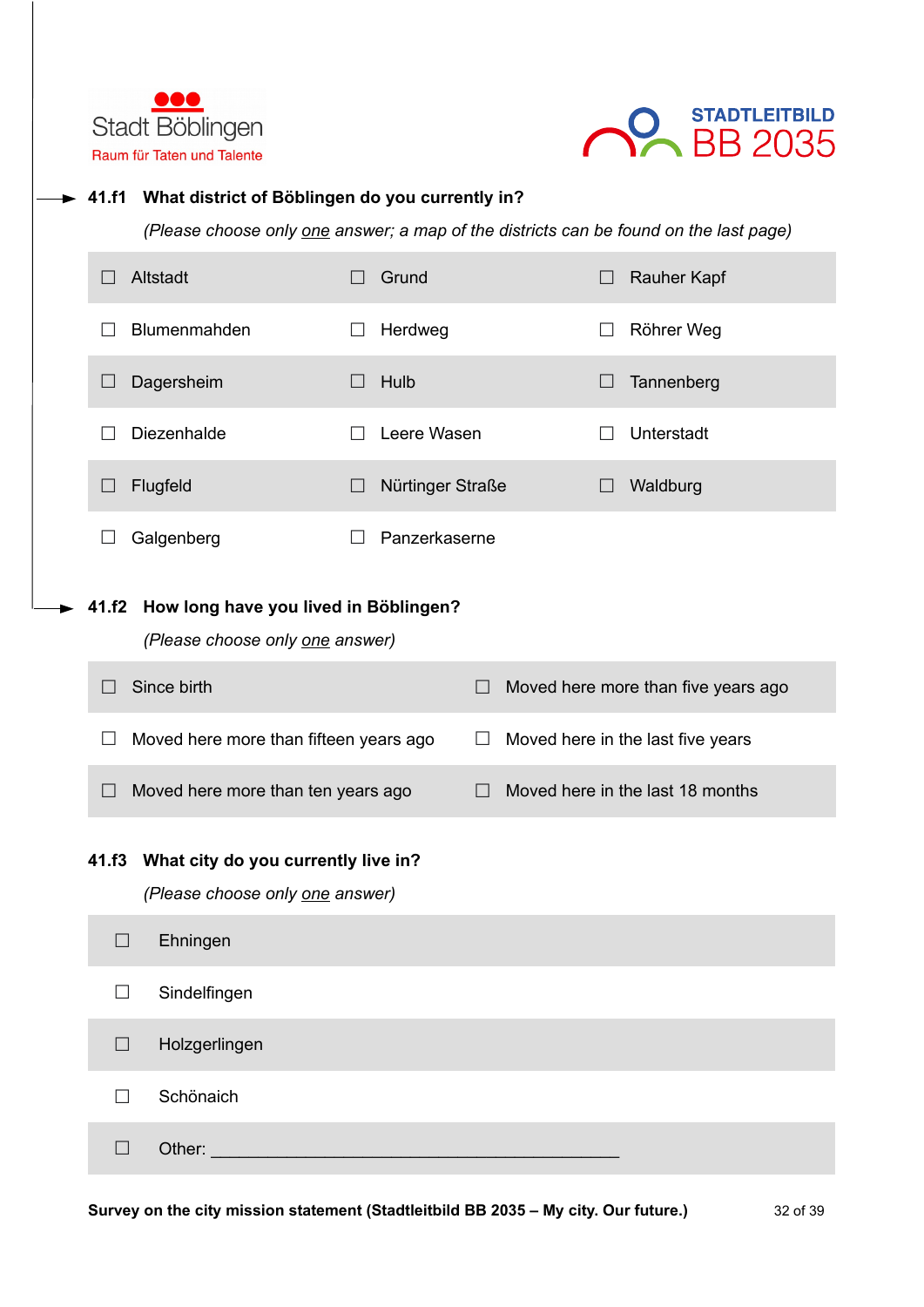



### **42. What is your current living situation?**

*(Please choose only one answer)*

| Renting                                 |
|-----------------------------------------|
| Own home (apartment building)           |
| Own home (detached/semi-detached house) |
| Own apartment                           |
| Other:                                  |

# **43. How old are you?**

*(Please choose only one answer)*

| $\Box$ | Under 18 |
|--------|----------|
| $\Box$ | 18-25    |
| $\Box$ | 26-35    |
| $\Box$ | 36-45    |
| $\Box$ | 46-55    |
| $\Box$ | 56-65    |
| $\Box$ | 66-75    |
| $\Box$ | 76-85    |
| П      | Over 85  |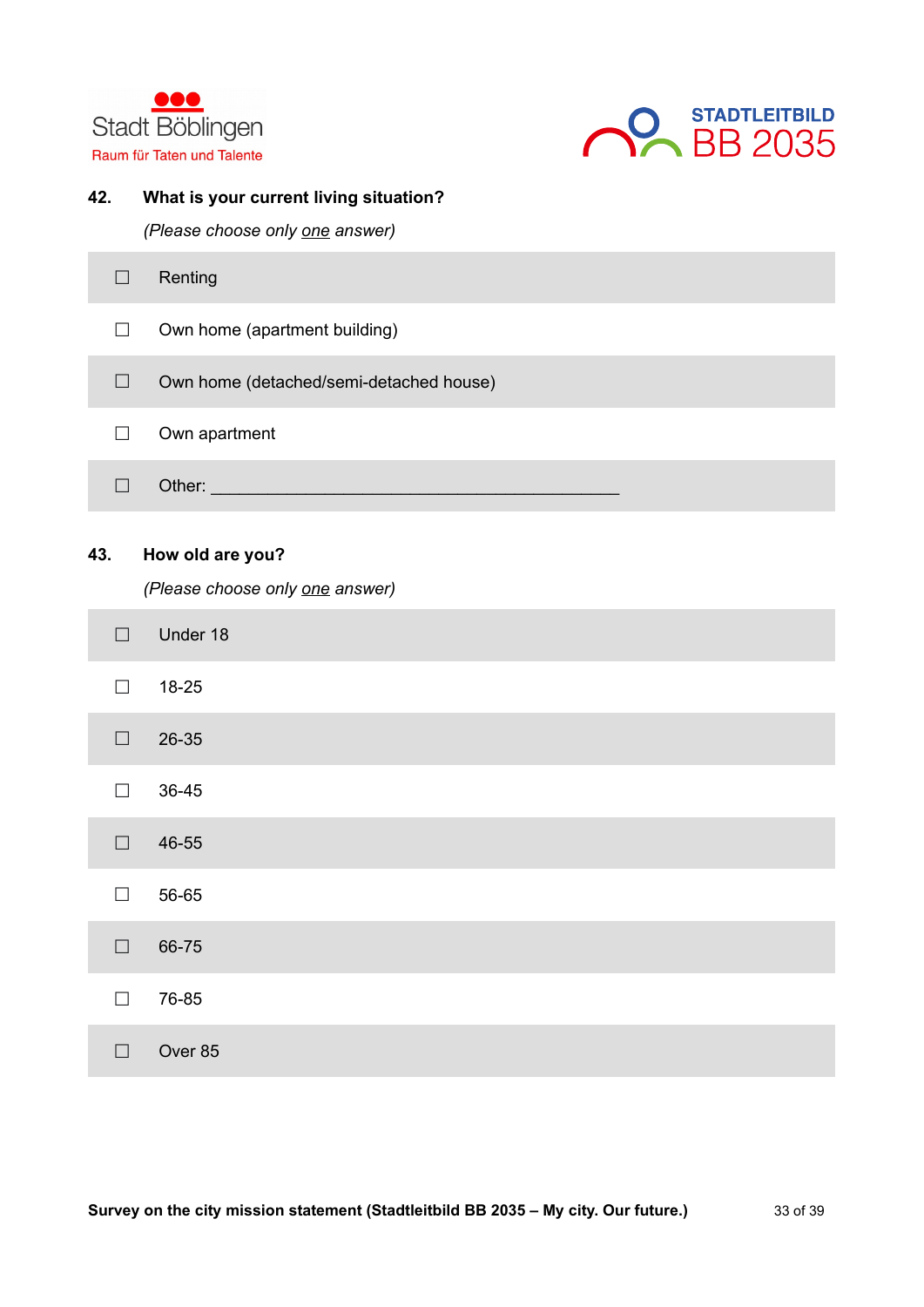



# **44. Please indicate your gender:**

*(Please choose only one answer)*

| $\Box$ | Female                                                                          |
|--------|---------------------------------------------------------------------------------|
| $\Box$ | Male                                                                            |
| $\Box$ | Other                                                                           |
| 45.    | Please indicate your current marital status:<br>(Please choose only one answer) |
| $\Box$ | Single                                                                          |
| П      | Married/in a registered partnership                                             |
| $\Box$ | Widowed                                                                         |
| $\Box$ | Divorced/separated                                                              |
|        |                                                                                 |
| 46.    | What is the highest education qualification you have?                           |
|        | (Please choose only one answer)                                                 |
| $\Box$ | I am a pupil                                                                    |
| $\Box$ | No school certificate                                                           |
| $\Box$ | Primary school/certificate of secondary education                               |
| $\Box$ | GCSE/intermediate school-leaving certificate                                    |
| $\Box$ | A-levels/university-level entrance qualifications                               |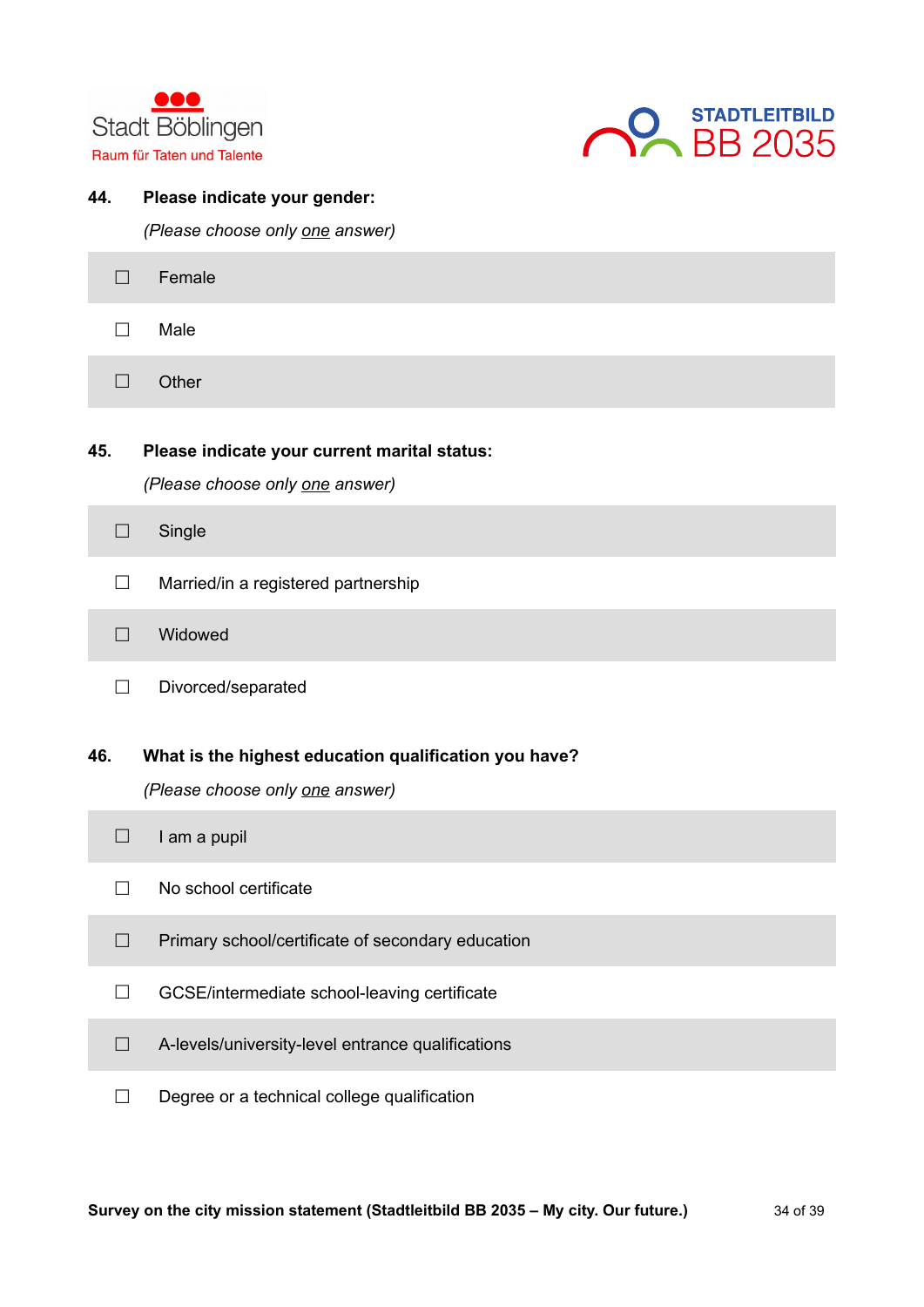



# **47. What is your current professional status?**

*(Please choose only one answer)*

|        | $\Box$       | Employee, worker                                                                       |                                            |
|--------|--------------|----------------------------------------------------------------------------------------|--------------------------------------------|
|        | $\mathsf{L}$ | Pensioner                                                                              |                                            |
|        | $\Box$       | Business person, self-employed, freelancer                                             |                                            |
|        | $\Box$       | <b>Student</b>                                                                         |                                            |
|        | $\Box$       | <b>Trainee</b>                                                                         |                                            |
|        | $\Box$       | Pupil                                                                                  |                                            |
|        | □            | Job-seeker                                                                             |                                            |
|        | $\Box$       | None of the above                                                                      |                                            |
| 48.    |              | Are you currently a member of a club?<br>(Please choose only one answer)               |                                            |
| $\Box$ |              | Yes, active                                                                            | $(\rightarrow$ continue to question 48.f1) |
| П      |              | Yes, passive                                                                           | $(\rightarrow$ continue to question 49)    |
| $\Box$ | <b>No</b>    |                                                                                        | $(\rightarrow$ continue to question 49)    |
|        |              | 48.f1 Which of the following are you involved in?<br>(You can choose multiple answers) |                                            |
| $\Box$ |              | Sports club                                                                            |                                            |
| $\Box$ |              | Leisure group                                                                          |                                            |
| $\Box$ |              | Church                                                                                 |                                            |

 $\rightarrow$  This question continues on the next page.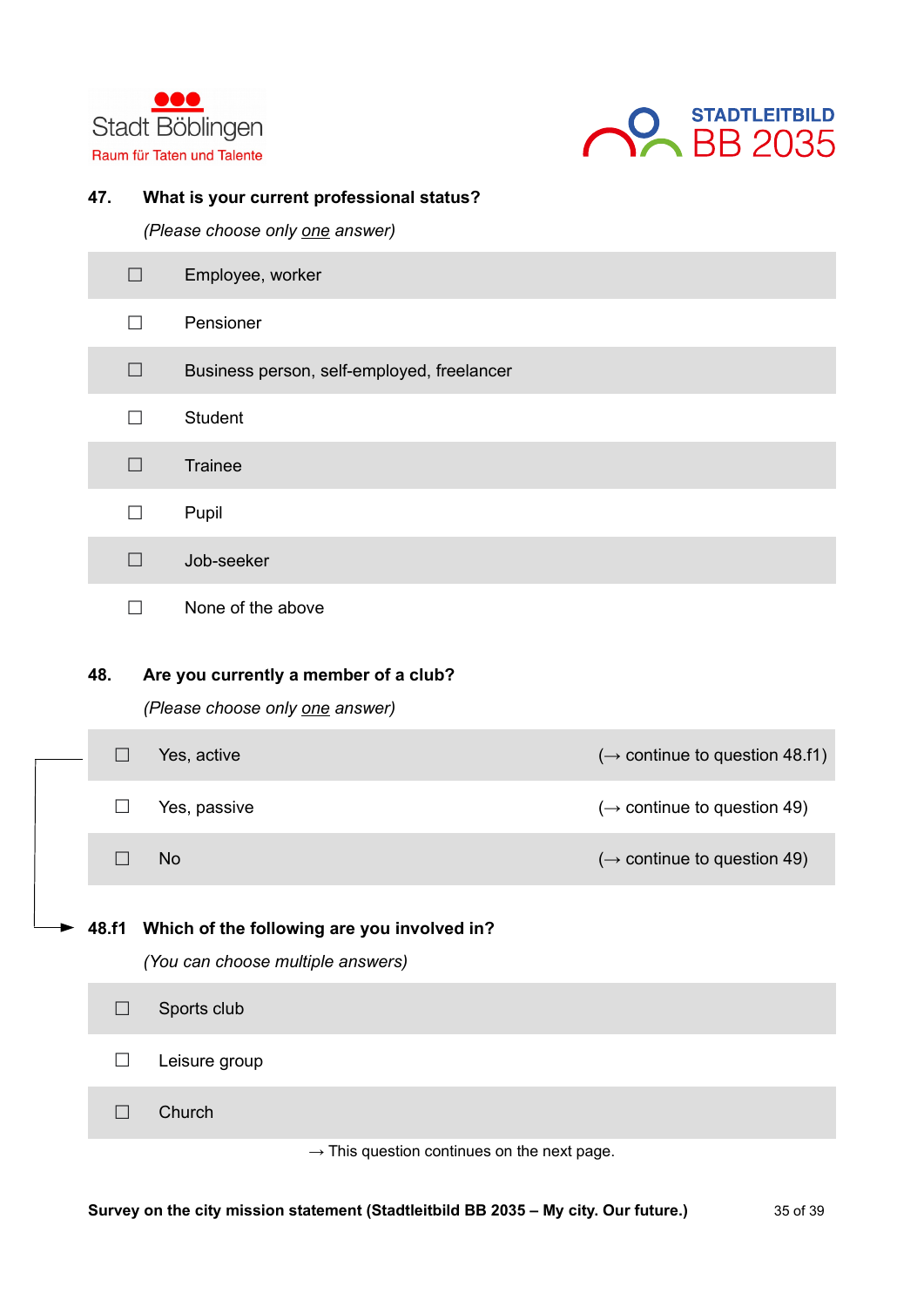



|                      | $\overline{\phantom{0}}$ | Volunteer fire service                                                                                                                                             |  |  |  |
|----------------------|--------------------------|--------------------------------------------------------------------------------------------------------------------------------------------------------------------|--|--|--|
|                      | $\Box$                   | Social association                                                                                                                                                 |  |  |  |
|                      | $\Box$                   | Cultural association                                                                                                                                               |  |  |  |
|                      | $\Box$                   | Political/civic association                                                                                                                                        |  |  |  |
|                      | $\Box$                   | Within the context of civic engagement (e.g. involvement in club for local residents)                                                                              |  |  |  |
|                      | $\Box$                   | Environmental protection group/organisation                                                                                                                        |  |  |  |
|                      | П                        | <b>Emergency services</b>                                                                                                                                          |  |  |  |
|                      | $\Box$                   |                                                                                                                                                                    |  |  |  |
| 49.                  |                          | Where were you born?<br>(Please choose only one answer)                                                                                                            |  |  |  |
| in Germany<br>$\Box$ |                          |                                                                                                                                                                    |  |  |  |
|                      |                          |                                                                                                                                                                    |  |  |  |
| 50.                  |                          | Did you or at least one of your parents move to the region of what is now the Federal<br><b>Republic of Germany after 1955?</b><br>(Please choose only one answer) |  |  |  |
|                      | Yes                      |                                                                                                                                                                    |  |  |  |
|                      | No                       |                                                                                                                                                                    |  |  |  |
| 51.                  |                          | What is/are the main language(s) spoken in your family?                                                                                                            |  |  |  |
|                      |                          | (Please choose only one answer)                                                                                                                                    |  |  |  |
|                      |                          | $(\rightarrow$ continue to question 52)<br>German                                                                                                                  |  |  |  |
|                      |                          | $\rightarrow$ This question continues on the next page.                                                                                                            |  |  |  |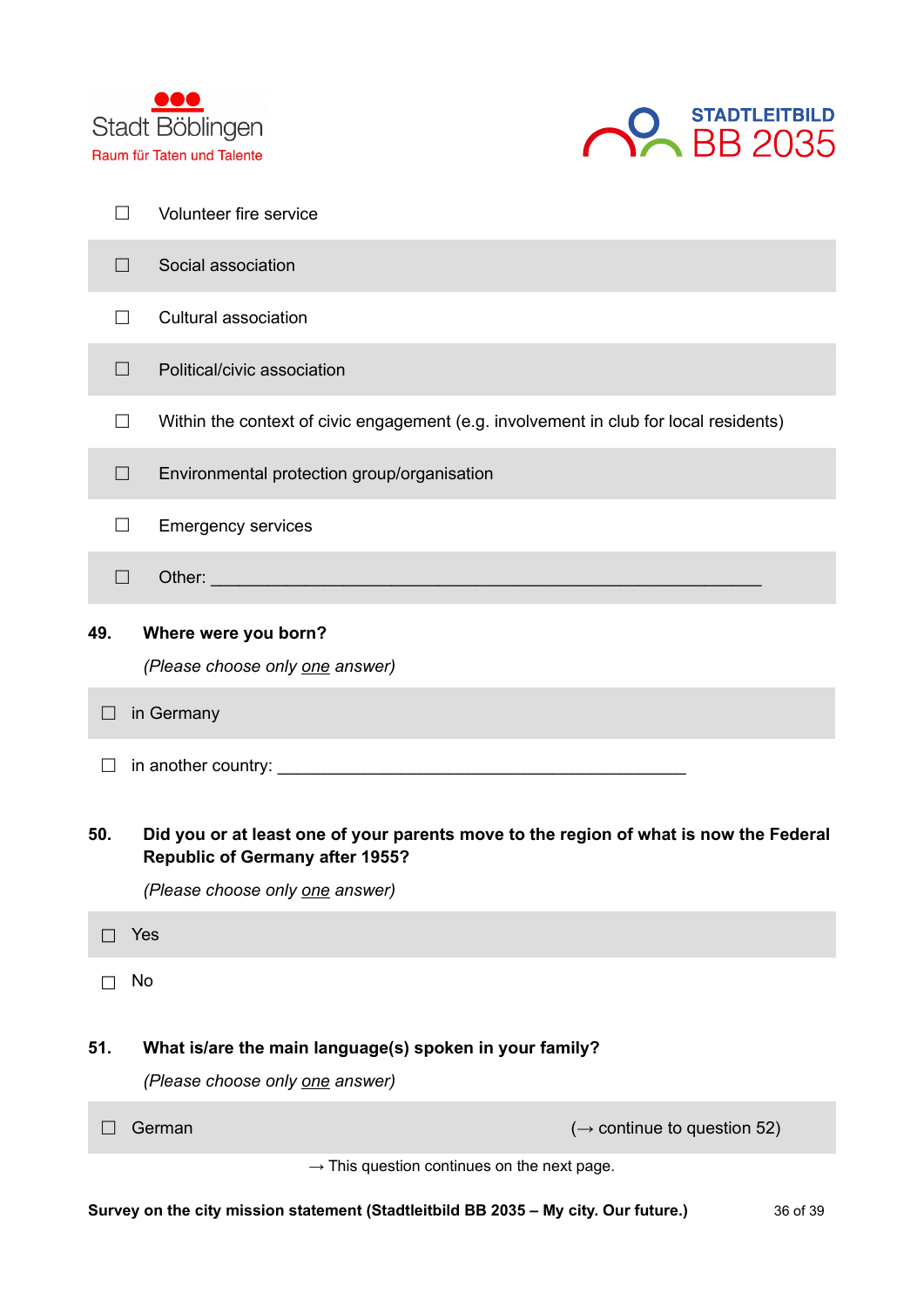



|              | German and another language                                                                        | $(\rightarrow$ continue to question 51.f1) |
|--------------|----------------------------------------------------------------------------------------------------|--------------------------------------------|
|              | Not German, another language/other languages                                                       | $(\rightarrow$ continue to question 51.f1) |
| <b>51.f1</b> | Is German the main language you grew up with as a child?<br>(Please choose only one answer)        |                                            |
|              | Yes                                                                                                |                                            |
|              | <b>No</b>                                                                                          |                                            |
|              |                                                                                                    |                                            |
| 52.          | Do you or another person in your household have a physical or mental disability /<br>disabilities? |                                            |
|              | (Please choose only one answer)                                                                    |                                            |
|              | Yes, I do                                                                                          |                                            |
|              | Yes, I and another person in my household                                                          |                                            |
| $\Box$       | Yes, another person in my household                                                                |                                            |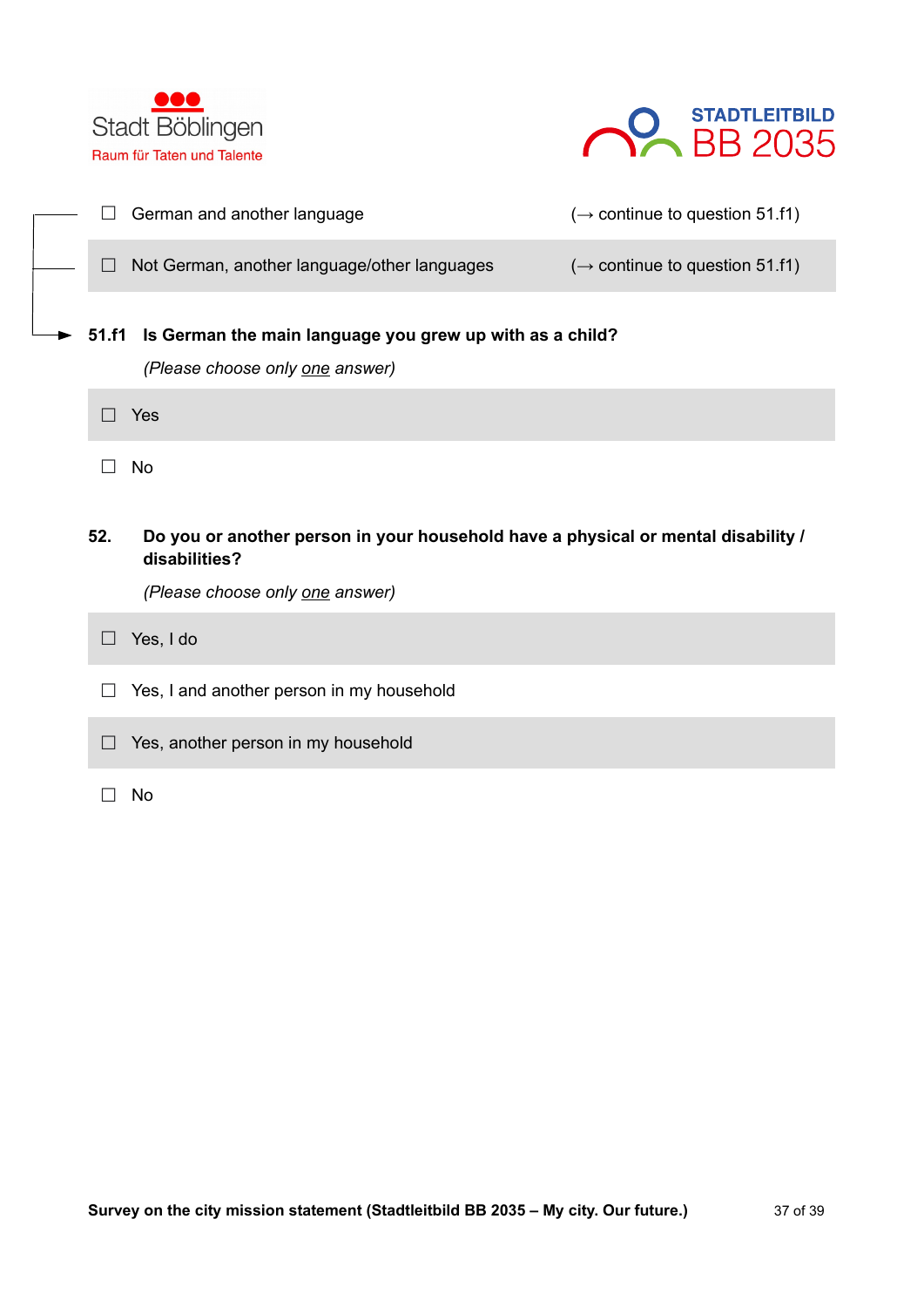



# **Thank you very much for your information and your help!**

By taking part and sharing information with us you are playing an active role in shaping our vision for Böblingen 2035.

My city. Our future.

More at: *www.boeblingen.de/umfragestadtleitbild*

If you would like to continue to participate in the process of creating the city model, you can enter your contact details here: *www. werdenktwas.de/bb-kontakt*

With your participation you can also win a voucher worth 25 euros for our Mineraltherme Böblingen. Both our beautiful thermal baths and the local gastronomy are looking forward to welcoming guests again after the long pandemic break.

To the competition (contact form): *www.werdenktwas.de/bb-gewinnspiel*

# **Further information:**

(*www.boeblingen.de/umfragestadtleitbild)*

**To the competition:** *(www.werdenktwas.de/bb-gewinnspiel)*